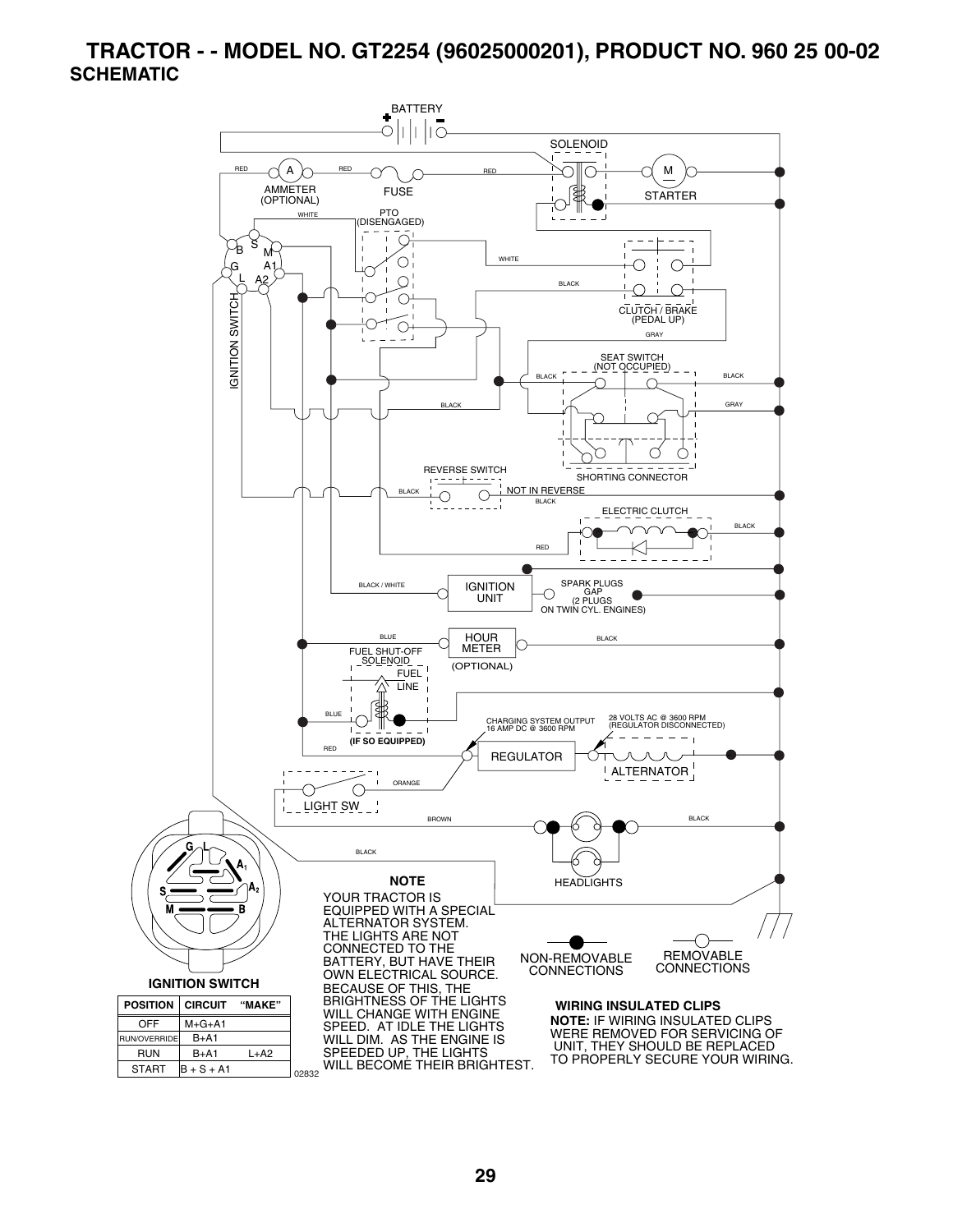**TRACTOR - - MODEL NO. GT2254 (96025000201), PRODUCT NO. 960 25 00-02 ELECTRICAL**

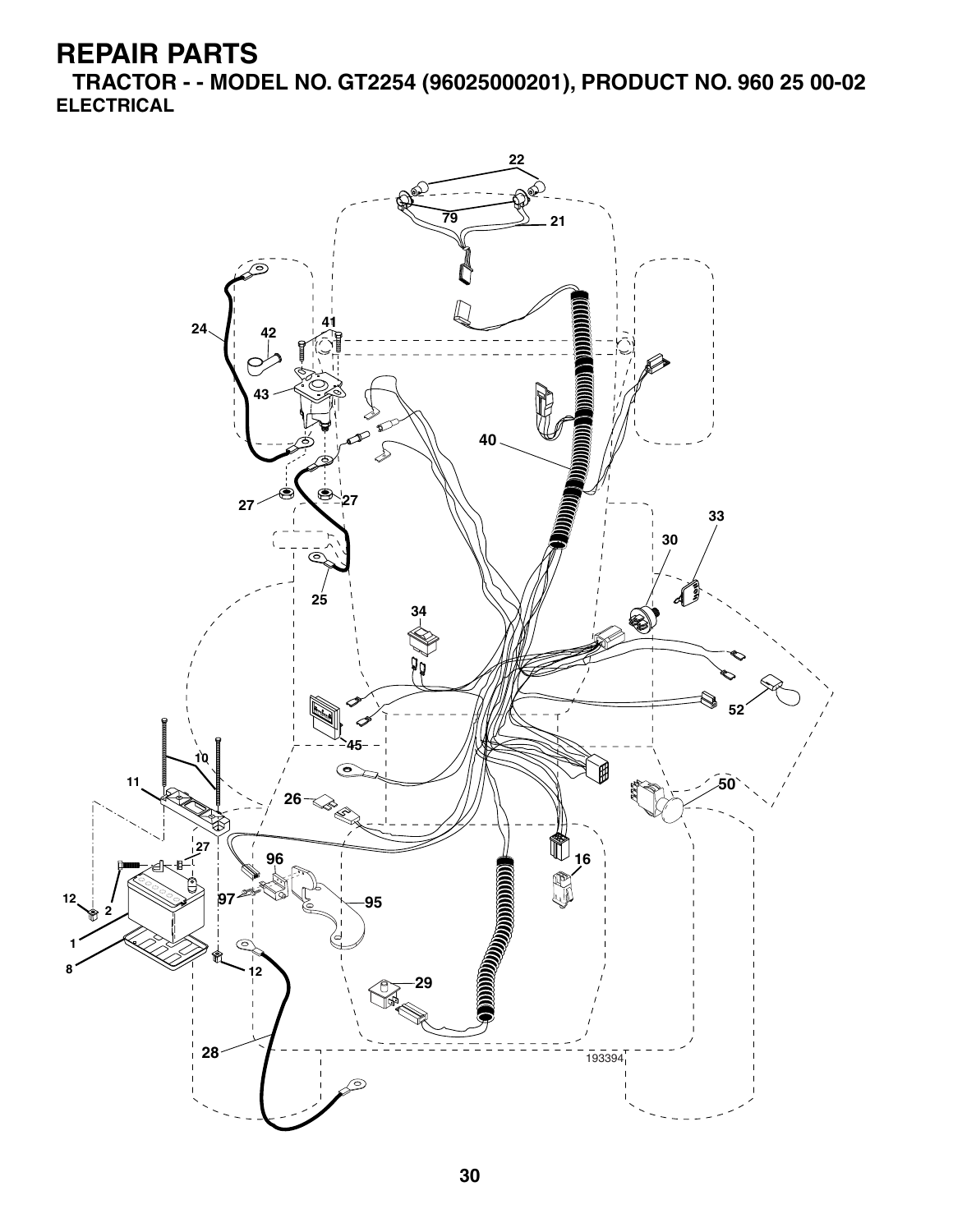**TRACTOR - - MODEL NO. GT2254 (96025000201), PRODUCT NO. 960 25 00-02 ELECTRICAL**

| <b>KEY</b><br>NO. | <b>PART</b><br>NO. | <b>DESCRIPTION</b>                    |
|-------------------|--------------------|---------------------------------------|
| 1                 | 532 14 49-27       | Battery                               |
| $\overline{2}$    | 874 76 04-12       | Bolt Hex Head 1/4-20 x 3/4            |
| 8                 | 532 12 48-86       | Tray, Battery                         |
| 10                | 532 14 52-11       | Bolt, Battery Front 1/4-20 x 7.5 Zinc |
| 11                | 532 15 01-09       | <b>Holddown Battery Front Mount</b>   |
| 12                | 532 14 57-69       | Nut, Push Nylon 1.4" Battery Front    |
| 16                | 532 17 61-38       | Switch Interlock                      |
| 21                | 532 17 56-88       | Harness Socket Light w/4152J          |
| 22                | 532 00 41-52       | <b>Bulb Light</b>                     |
| 24                | 532 18 54-64       | Cable Starter                         |
| 25                | 532 14 61-49       | Cable, Battery                        |
| 26                | 532 10 88-24       | Fuse                                  |
| 27                | 873 51 04-00       | Nut Keps Hex 1/4-20                   |
| 28                | 532 17 06-97       | Cable, Ground                         |
| 29                | 532 19 27-49       | Switch, Plunger                       |
| 30                | 532 19 33-50       | Switch, Ign                           |
| 33                | 532 14 04-01       | Key                                   |
| 34                | 532 11 07-12       | Switch Light/Reset                    |
| 40                | 532 19 33-94       | Harness Ign.                          |
| 41                | 817 72 04-08       | Screw Thd Cut 1/4-20 x 1/2            |
| 42                | 532 13 15-63       | Cover, Terminal Red                   |
| 43                | 532 17 88-61       | Solenoid                              |
| 45                | 532 12 28-22       | Ammeter                               |
| 50                | 532 19 61-12       | Switch, PTO                           |
| 52                | 532 14 19-40       | <b>Protection Wire Loop</b>           |
| 79                | 532 17 52-42       | <b>Bulbholder Asm</b>                 |
| 95                | 532 19 36-66       | <b>Bracket ROS</b>                    |
| 96 —              | 532 10 44-45       | Switch Intek                          |
| 97                | 532 15 29-27       | Screw                                 |

**NOTE:** All component dimensions given in U.S. inches 1 inch = 25.4 mm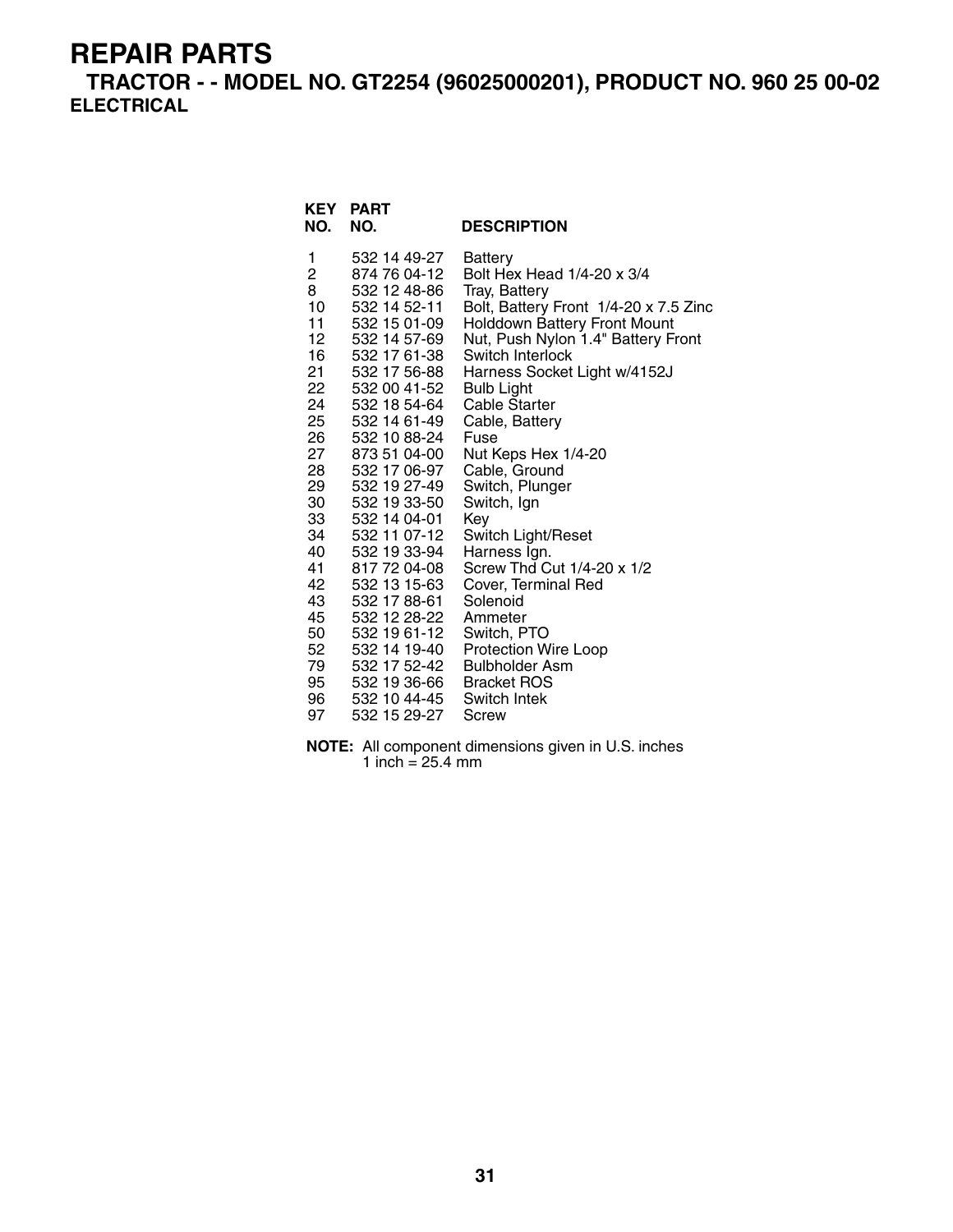**TRACTOR - - MODEL NO. GT2254 (96025000201), PRODUCT NO. 960 25 00-02 CHASSIS AND ENCLOSURES**



chassis-stealth II\_10-vgt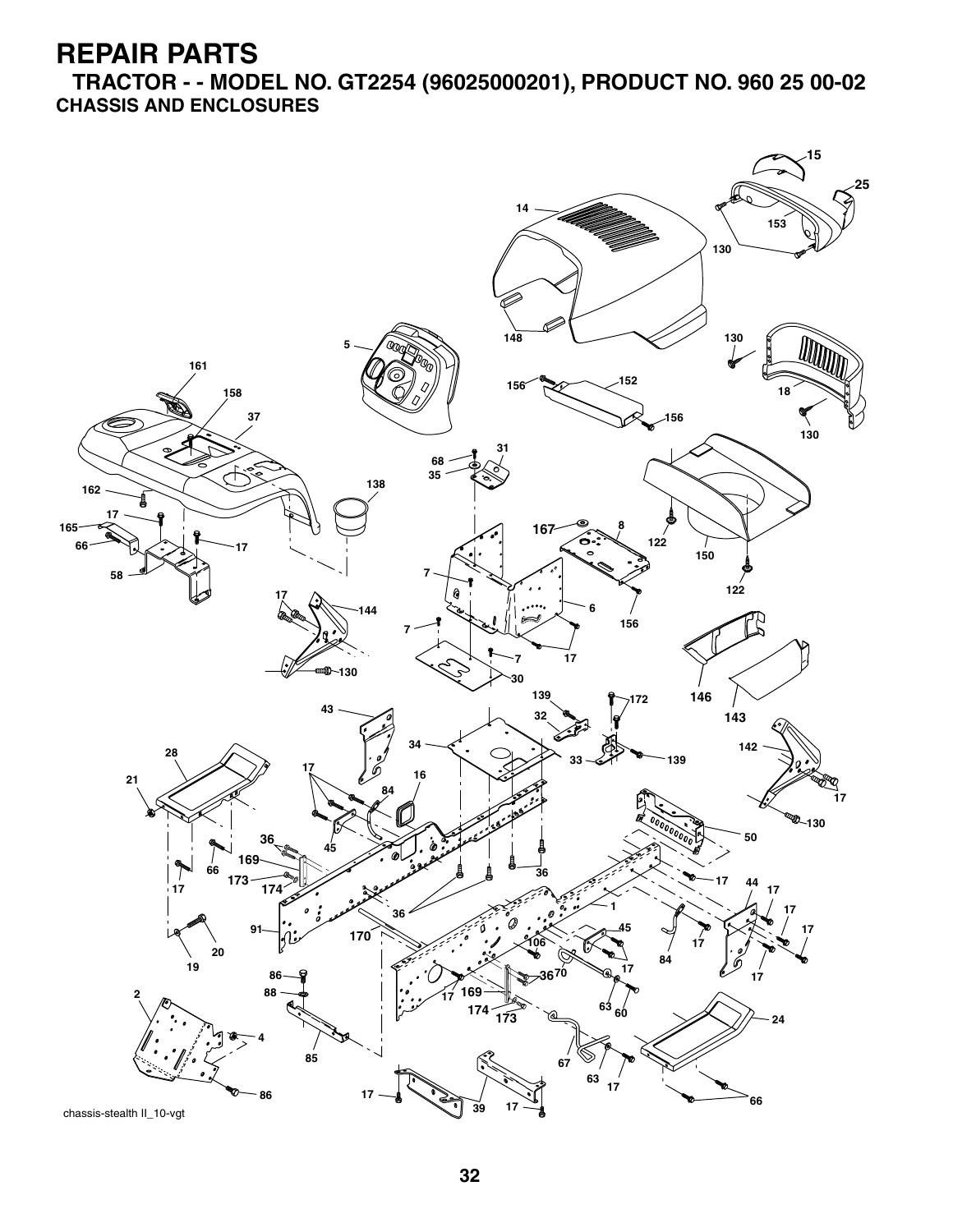#### **TRACTOR - - MODEL NO. GT2254 (96025000201), PRODUCT NO. 960 25 00-02 CHASSIS AND ENCLOSURES**

# **KEY PART**

| NO.      | NO.                          | <b>DESCRIPTION</b>                                      |
|----------|------------------------------|---------------------------------------------------------|
| 1<br>2   | 532 18 03-75<br>532 17 52-82 | Rail, Frame RH<br>Drawbar, Gt                           |
| 4        | 873 68 07-00                 | Nut, Crownlock Hex 7/16-14 unc                          |
| 5<br>6   | 532 19 61-37<br>53215 78-82  | Dash<br>Dash, Lower Vgt One Piece                       |
| 7        | 817 72 04-08                 | Screw, Thd Cut 1/4-20 x 1/2                             |
| 8        | 532 18 46-68                 | Support, Battery                                        |
| 14<br>15 | 532 19 00-55<br>532 16 18-41 | Hood Asm<br>Lens LH                                     |
| 16       | 532 12 17-94                 | Cover, Access                                           |
| 17       | 817 00 06-12                 | Screw 3/8-16 x 3/4 Zc                                   |
| 18       | 532 18 28-73                 | Grille                                                  |
| 19       | 819 13 13-12                 | Washer 13/32 x 13/16 x 12 Ga.                           |
| 20<br>21 | 874 78 06-16<br>873 80 06-00 | Bolt Fin Hex 3/8-16 x 1 Gr. 5<br>Nut Lock 3/8-16 unc    |
| 24       | 532 18 10-58                 | Footrest, RH                                            |
| 25       | 532 16 18-42                 | Lens RH                                                 |
| 28       | 532 18 10-57                 | Footrest, LH                                            |
| 30<br>31 | 532 14 84-11<br>532 16 14-19 | Saddle, Slkscr Vgt<br><b>Bracket Support 1-pc</b>       |
| 32       | 532 16 13-27                 | Bracket, Pivot Chassis Lh                               |
| 33       | 532 16 13-26                 | Bracket, Pivot Chassis Rh                               |
| 34       | 532 17 70-18                 | Plate Asm Engine Chassis                                |
| 35       | 819 11 11-16                 | Washer 11/32 x11/16 x 16 Ga.                            |
| 36<br>37 | 817 06 05-12<br>532 19 48-68 | Screw 5/16-18 x 3/4<br>Fender                           |
| 39       | 532 17 52-78                 | Bracket, Axle Front                                     |
| 43       | 532 13 69-39                 | Bracket, Spnsn Front Lh<br>Bracket, Spnsn Front Rh      |
| 44       | 532 13 69-40                 |                                                         |
| 45<br>50 | 532 18 72-70<br>532 17 54-76 | <b>Bracket Chassis</b><br><b>Bracket, Chassis Front</b> |
| 58       | 532 18 35-69                 | <b>Bracket Fender</b>                                   |
| 60       | 817 06 06-20                 | Screw 3/8-16 x 1-1/4                                    |
| 63       | 819 13 16-14                 | Washer 13/32 x 1 x 14 Ga.                               |
| 66       | 817 49 06-08                 | Screw 3/8-16 x 1/2                                      |
| 67       | 532 15 69-73                 | Guide, Belt Gear Drive                                  |

| KEY<br>NO.                                                                                                                                                                                                            | <b>PART</b><br>NO.                                                                                                                                                                                                                                                                                                                                                                                                                                                                                                           | <b>DESCRIPTION</b>                                                                                                                                                                                                                                                                                                                                                                                                                                                                                                                                                                                                                                                                                                                                                                                                                                                |
|-----------------------------------------------------------------------------------------------------------------------------------------------------------------------------------------------------------------------|------------------------------------------------------------------------------------------------------------------------------------------------------------------------------------------------------------------------------------------------------------------------------------------------------------------------------------------------------------------------------------------------------------------------------------------------------------------------------------------------------------------------------|-------------------------------------------------------------------------------------------------------------------------------------------------------------------------------------------------------------------------------------------------------------------------------------------------------------------------------------------------------------------------------------------------------------------------------------------------------------------------------------------------------------------------------------------------------------------------------------------------------------------------------------------------------------------------------------------------------------------------------------------------------------------------------------------------------------------------------------------------------------------|
| 68<br>70<br>84<br>85<br>86<br>88<br>91<br>106<br>122<br>130<br>137<br>138<br>139<br>142<br>143<br>144<br>146<br>148<br>150<br>152<br>153<br>156<br>158<br>161<br>162<br>165<br>169<br>170<br>171<br>172<br>173<br>174 | 817 49 05-08<br>532 18 85-78<br>532 18 81-64<br>532 19 39-23<br>874 78 07-16<br>810 04 07-00<br>532 18 03-74<br>817 58 05-20<br>532 19 25-12<br>532 19 16-11<br>874 78 07-16<br>532 19 48-69<br>532 17 18-73<br>532 16 18-97<br>532 17 75-86<br>532 16 19-00<br>532 17 75-87<br>532 16 46-55<br>532 19 03-09<br>532 17 79-56<br>532 18 82-12<br>817 00 05-12<br>817 67 06-08<br>532 18 17-87<br>532 14 24-32<br>532 18 35-54<br>532 18 85-98<br>532 19 46-67<br>532 18 46-72<br>817 12 06-14<br>874 78 05-12<br>810 04 05-00 | Screw Thdrol. 5/16-18 x 1/2<br>Guide, Belt<br>Up Stop<br>Bracket, Support Transaxle<br>Bolt Fin Hex 7/16-14 unc x 1<br>Washer, Lock Hvy Hlcl Spr 7/16<br>Rail, Frame Lh<br>Screw Thdrol 5/16-18 x 1.25<br>Screw Wshd Hex 10-32 x 5/8<br>Screw 10 x 3/4 Single Lead-Hex<br>Bolt Fin Hex 7/16-14 x1 Gr. 5<br><b>Cupholder YTGT</b><br>Bolt Shoulder 5/16-18 TT<br><b>Bracket Dash Rh</b><br>Skirt Grille RH<br>Bracket Dash Lh<br>Skirt Grille LH<br><b>Extrusion Bumper</b><br>Duct Heat Hood<br>Shield Browning<br>Light Box Asm w/Lens<br>Screw 5/16-18 x 3/4, Blk<br>Screw Thdrol. 3/8-16 x 1/2<br>Console Fuel Window<br>Screw Hex Wsh Hi-Lo 1/4-1/2<br><b>Bracket Support Tank</b><br><b>Bracket Chassis Sway</b><br>Rod Bracket Sway Brace<br><b>Bushing Snap</b><br>Screw 3/8-16 x .875<br>Bolt Fin Hex 5/16-18 unc x 3/4<br>Washer Lock Hvy Hlcl Spr. 5/16 |
|                                                                                                                                                                                                                       |                                                                                                                                                                                                                                                                                                                                                                                                                                                                                                                              |                                                                                                                                                                                                                                                                                                                                                                                                                                                                                                                                                                                                                                                                                                                                                                                                                                                                   |

**NOTE:** All component dimensions given in U.S. inches 1 inch =  $25.4 \, \text{mm}$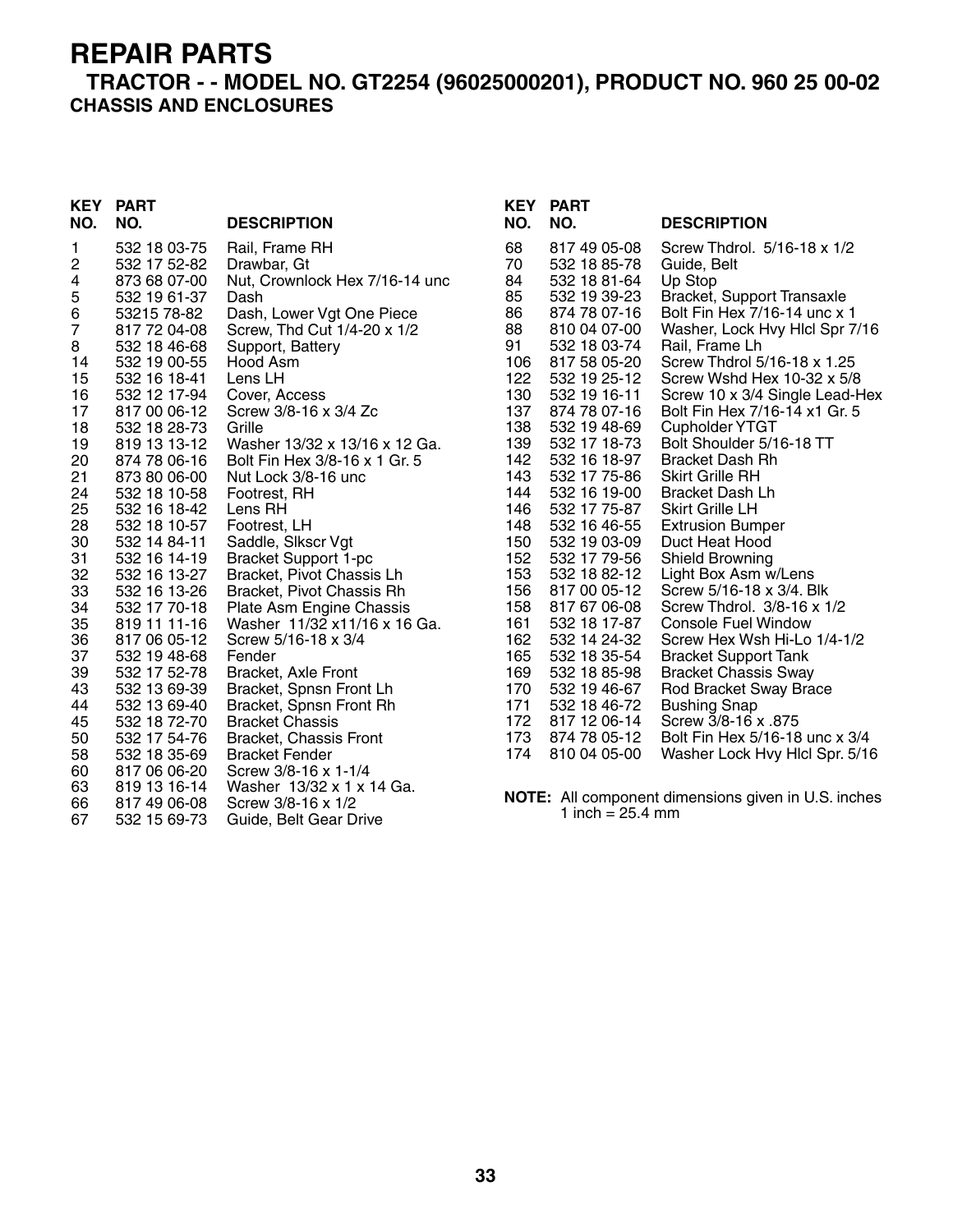**TRACTOR - - MODEL NO. GT2254 (96025000201), PRODUCT NO. 960 25 00-02 GROUND DRIVE**

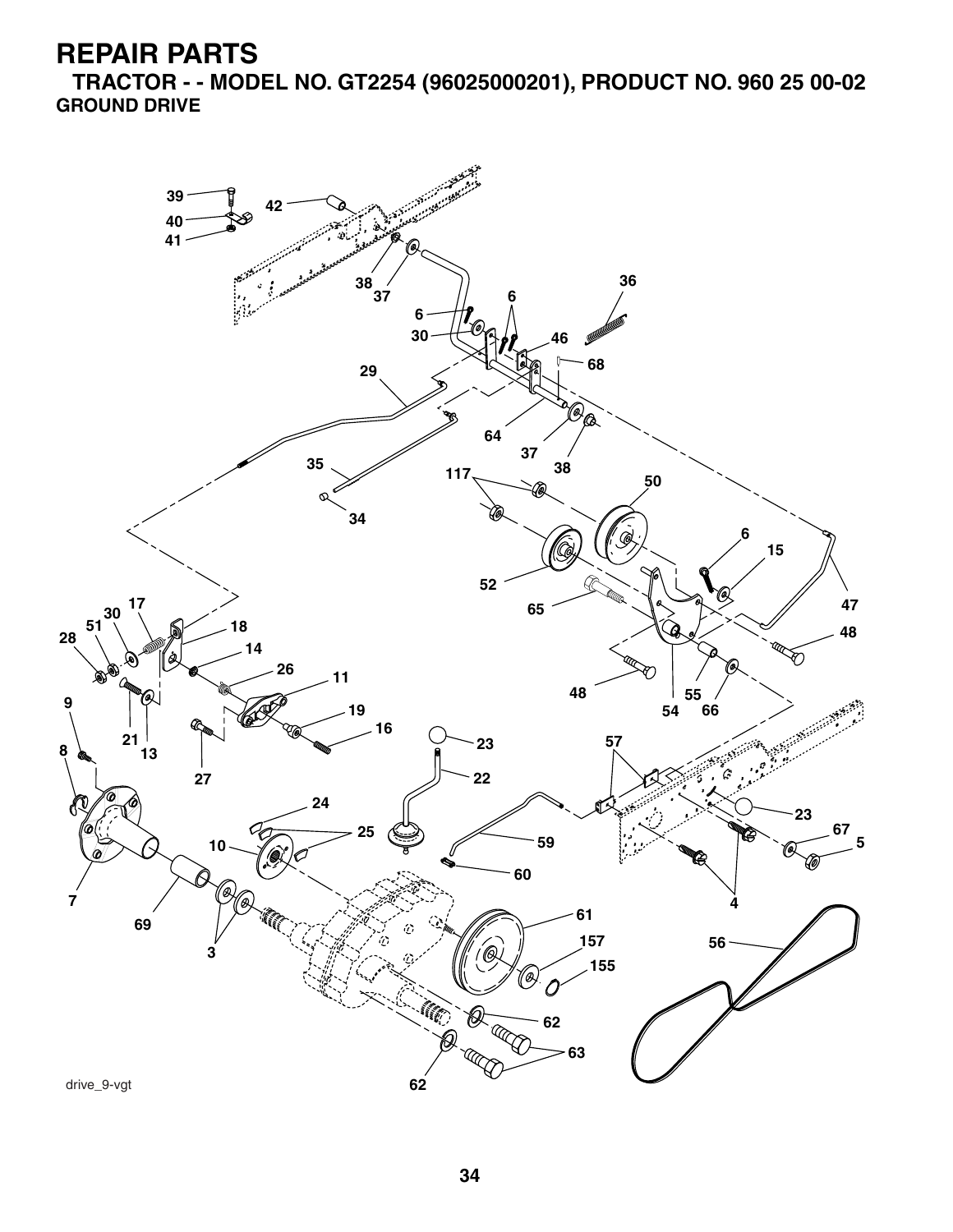#### **TRACTOR - - MODEL NO. GT2254 (96025000201), PRODUCT NO. 960 25 00-02 GROUND DRIVE**

# **KEY PART**

| NO.                                                                                                                             | NO.                                                                                                                                                                                                                                                                                                                                                                          | <b>DESCRIPTION</b>                                                                                                                                                                                                                                                                                                                                                                                                                                                                                         |
|---------------------------------------------------------------------------------------------------------------------------------|------------------------------------------------------------------------------------------------------------------------------------------------------------------------------------------------------------------------------------------------------------------------------------------------------------------------------------------------------------------------------|------------------------------------------------------------------------------------------------------------------------------------------------------------------------------------------------------------------------------------------------------------------------------------------------------------------------------------------------------------------------------------------------------------------------------------------------------------------------------------------------------------|
| 3<br>4<br>5<br>6<br>7<br>8<br>9<br>10<br>11<br>13<br>14<br>15<br>16<br>17<br>18<br>19<br>21<br>22<br>23<br>24<br>25<br>26<br>27 | 532 00 75-63<br>817 49 05-08<br>873 68 06-00<br>876 02 04-12<br>532 14 91-76<br>812 00 00-34<br>532 14 00-80<br>532 14 25-09<br>532 13 69-27<br>532 13 94-19<br>532 13 89-01<br>819 13 13-16<br>532 14 30-12<br>532 12 69-09<br>532 13 71-04<br>532 13 69-26<br>823 26 04-12<br>532 19 41-21<br>532 10 69-32<br>532 13 69-25<br>532 13 69-23<br>532 13 75-52<br>532 19 31-35 | Washer, Thrust, Axle<br>Screw Thdrol 5/16-18 x 3/4<br>Nut, Crownlock 3/8-16<br>Pin, Cotter<br>Wheel, Hub Assembly<br>Klip, Ring<br>Bolt, Hub<br>Disc, Brake<br>Yoke, Brake Disc<br>Washer, Special<br><b>Bushing</b><br>Washer 13/32x13/16 x 16 Ga.<br>Set, Screw 1/4-28 x 3/4<br>Spring<br>Lever, Brake<br>Cam, Brake Disc<br>Screw, Flat Head 1/4-28 x 3/4<br>Gearshift, Lever Assembly<br>Knob<br>Support, Puck Brake<br>Puck, Brake Top<br>Spring, Return<br>Screw, Hexwsh Thd. 5/16-18 x<br>$1 - 3/4$ |
| 28<br>29<br>30<br>34<br>35<br>36<br>37                                                                                          | 873 35 06-00<br>532 13 72-13<br>819 13 16-16<br>532 07 16-73<br>532 13 76-48<br>532 14 94-12<br>532 12 17-49                                                                                                                                                                                                                                                                 | Nut, Hex Jam 3/8-16<br>Brake, Rod<br>Washer 13/32 x 1 x 16 Ga.<br>Cap, Plunger<br>Rod, Parking Brake<br>Spring, Drive Ground<br>Washer 25/32 x 1-1/4 x 16 Ga.                                                                                                                                                                                                                                                                                                                                              |

| NO.<br>NO.<br><b>DESCRIPTION</b>                                                                                                                                                                                                                                                                                                                                                                                                                                                                                                                                                                                                                                                                                                                                                                                                                                                                                                                                                                                                                                                                                                                                                                                                                                                                                                                            | <b>KEY PART</b> |
|-------------------------------------------------------------------------------------------------------------------------------------------------------------------------------------------------------------------------------------------------------------------------------------------------------------------------------------------------------------------------------------------------------------------------------------------------------------------------------------------------------------------------------------------------------------------------------------------------------------------------------------------------------------------------------------------------------------------------------------------------------------------------------------------------------------------------------------------------------------------------------------------------------------------------------------------------------------------------------------------------------------------------------------------------------------------------------------------------------------------------------------------------------------------------------------------------------------------------------------------------------------------------------------------------------------------------------------------------------------|-----------------|
| 38<br>532 15 00-35<br><b>Nyliner</b><br>39<br>874 32 10-16<br>Screw, Fin. #10-24 x 1<br>40<br>532 17 85-75<br>Actuator, Interlock Switch<br>41<br>Nut, Centerlock #10-24<br>873 93 10-00<br>42<br>532 12 48-72<br>Cover, Pedal<br>46<br>Retainer, Spring<br>532 14 51-70<br>47<br>532 13 82-28<br>Clutch Rod<br>48<br>872 11 06-12<br>Bolt, Carr. 3/8-16 x 1-1/2 Gr. 5<br>50<br>532 13 14-94<br>Pulley, Idler, Flat<br>51<br>Nut, Crownlock 3/8-16 unc<br>873 80 06-00<br>52<br>532 13 91-23<br>Pulley, Idler, Grooved<br>54<br>532 16 15-90<br>Clutch, Arm Assembly<br>55<br>532 10 57-06<br>Bearing, Idler<br>56<br>532 13 71-53<br>V-Belt<br>57<br>532 14 17-56<br>Bracket, Shift Rod, Hi-Lo<br>59<br>532 12 22-53<br>Shift Rod, Hi-Lo<br>60<br>Spring Clip, Connecting Link<br>532 12 22-68<br>Pulley, Transaxle<br>61<br>532 18 47-87<br>62<br>Washer, Lock 7/16<br>810 04 07-00<br>63<br>Bolt, Fin Hex 7/16-14 x 1-1/4<br>874 78 07-20<br>64<br>Shaft, Clutch/Brake Pedal<br>532 15 47-52<br>65<br>532 17 96-13<br>Bolt, Shoulder<br>66<br>Washer, Hardened<br>532 14 02-96<br>67<br>819 13 13-12<br>Washer, Flat<br>68<br>532 00 51-42<br>Pin, Roll<br>69<br>532 13 63-27<br>Hub, Cover<br>117<br>Nut, Lock Flg. 3/8-16 unc<br>873 90 06-00<br>155<br><b>Ring Retainer</b><br>812 00 00-28<br>532 00 13-70<br>Washer Thrust 5/8 x 1.10 x 1/32<br>157 |                 |

**NOTE:** All component dimensions given in U. S. inches 1 inch = 25.4 mm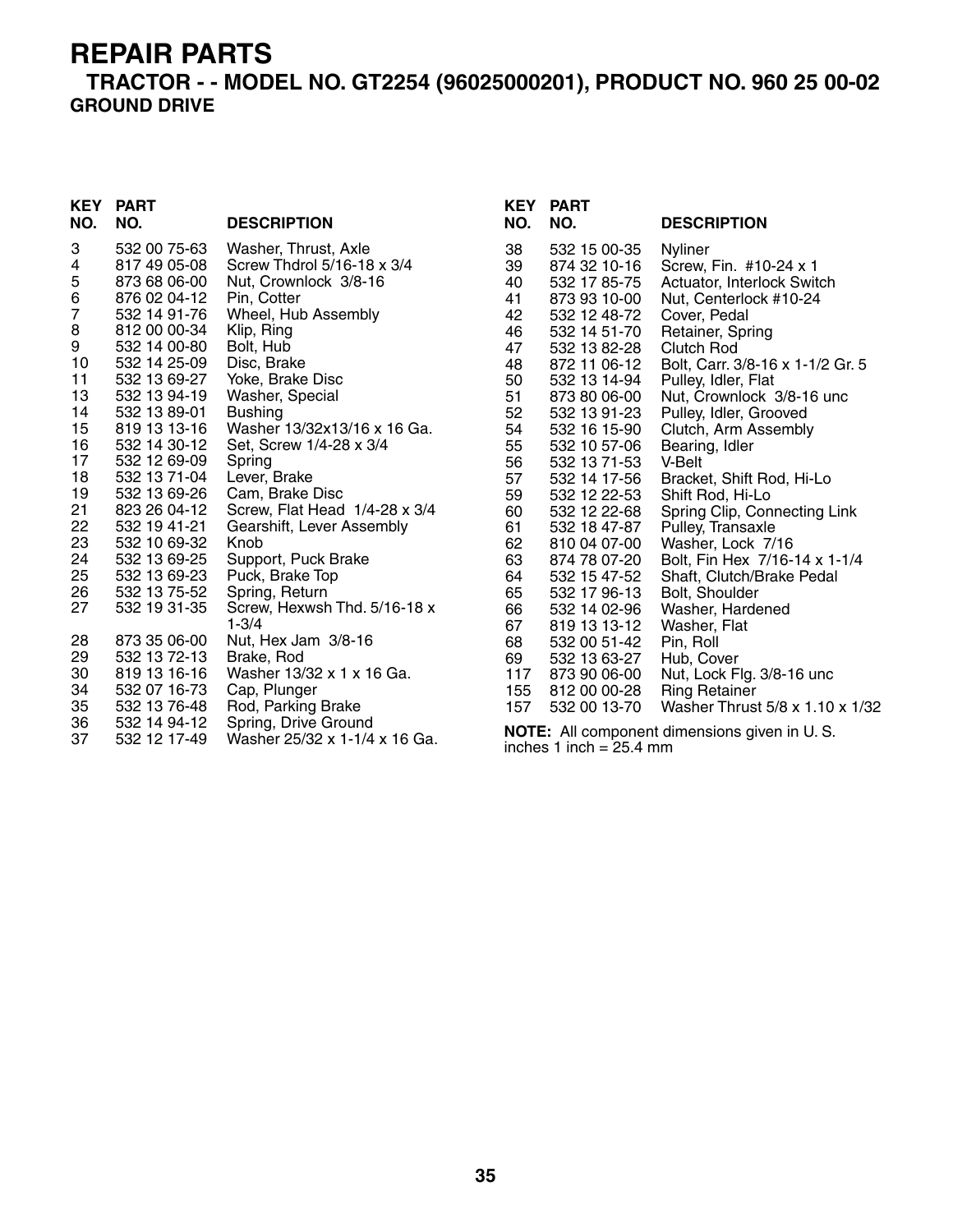**TRACTOR - - MODEL NO. GT2254 (96025000201), PRODUCT NO. 960 25 00-02 STEERING ASSEMBLY**

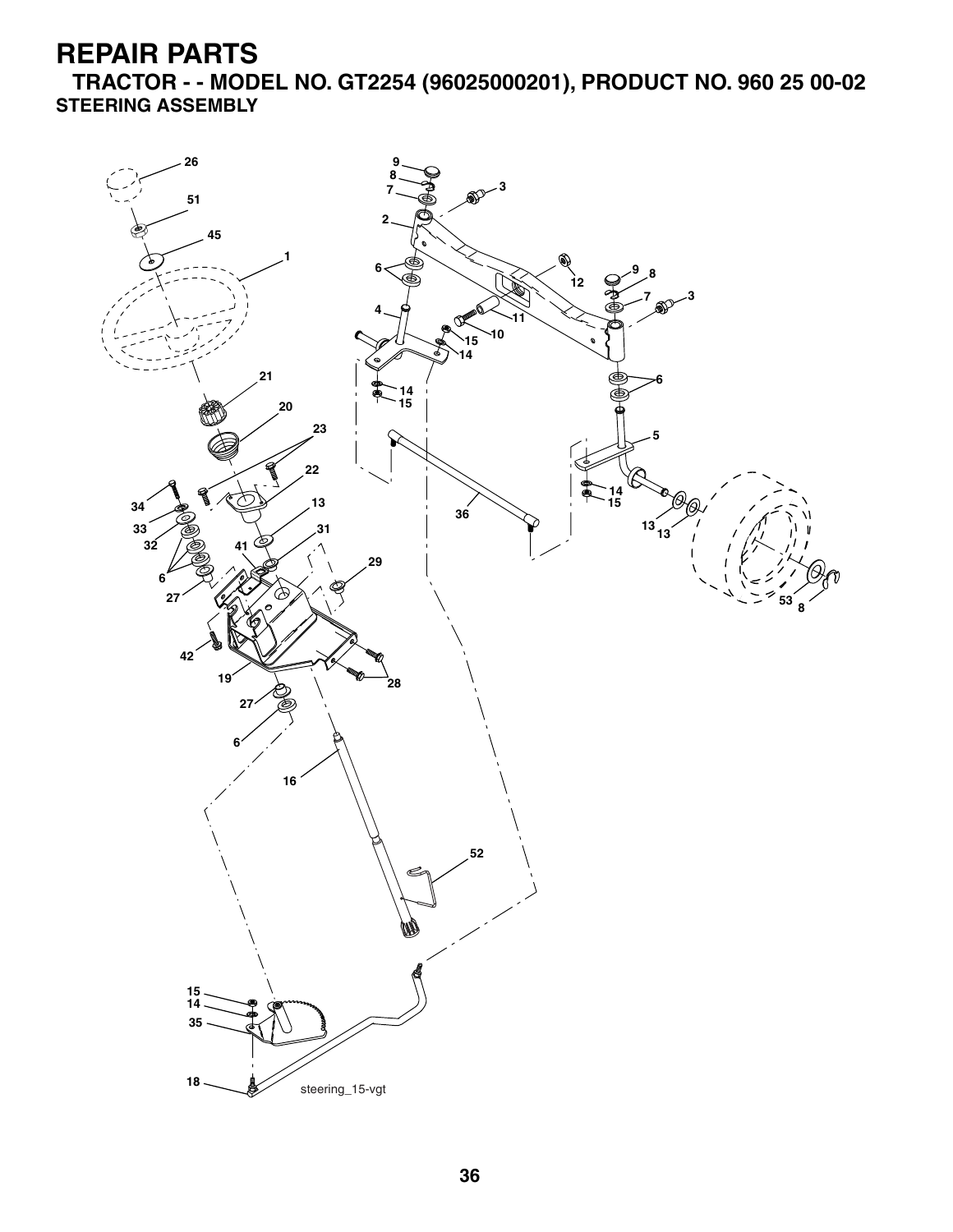**TRACTOR - - MODEL NO. GT2254 (96025000201), PRODUCT NO. 960 25 00-02 STEERING ASSEMBLY**

| <b>KEY</b><br>NO. | <b>PART</b><br>NO.           | <b>DESCRIPTION</b>                                           |
|-------------------|------------------------------|--------------------------------------------------------------|
| 1                 | 532 19 39-43                 | Wheel, Steering                                              |
| $\overline{c}$    | 532 17 85-57                 | Axle Asm., Front                                             |
| 3                 | 532 18 32-26                 | Fitting, Grease                                              |
| 4                 | 532 16 18-49                 | Spindle Asm, LH                                              |
| 5<br>6            | 532 16 18-48<br>532 12 49-31 | Spindle Asm., RH                                             |
| 7                 | 532 12 17-48                 | Bearing, Race Thrust Harden<br>Washer 25/32 x 1-5/8 x 16 Ga. |
| 8                 | 812 00 00-29                 | Ring, Klip #T5304-75                                         |
| 9                 | 532 12 12-32                 | Cap, Spindle                                                 |
| 10                | 874 78 10-44                 | Bolt, Fin Hex 5/8-11 x 2-3/4                                 |
| 11                | 532 13 65-18                 | Spacer Brg Axle Front 1.570                                  |
| 12                | 873 90 10-00                 | Nut, Lock Flange 5/8-11 unc                                  |
| 13                | 532 12 17-49                 | Washer 25/32 x 1-1/4 x 16 Ga.                                |
| 14                | 810 04 06-00                 | Washer, Lock Hvy Hicl Spr 3/8                                |
| 15                | 873 54 06-00                 | Nut Crownlock 3/8-24                                         |
| 16                | 532 18 68-14                 | Shaft Asm., Steering                                         |
| 18                | 532 18 77-99                 | Draglink                                                     |
| 19<br>20          | 532 15 60-11<br>532 17 75-92 | Support Asm., Steering Vgt<br>Boot Steering                  |
| 21                | 532 18 67-37                 | Adapter, Wheel Steering                                      |
| 22                | 532 15 51-05                 | Bushing, Strg.                                               |
| 23                | 532 15 29-27                 | <b>Screw</b>                                                 |
| 26                | 532 19 36-52                 | Cap, Wheel Steering                                          |
| 27                | 532 12 49-37                 | Bearing, Col. Strg.                                          |
| 28                | 817 00 06-12                 | Screw 3/8-16 x 3/4                                           |
| 29                | 532 10 42-39                 | Bearing, Flange                                              |
| 31                | 532 13 81-36                 | <b>Bushing, Nyliner Snap</b>                                 |
| 32<br>33          | 819 11 16-10<br>810 04 05-00 | Washer 11/32 x 1 x 10 Ga.                                    |
| 34                | 874 78 05-12                 | Washer, Lock Hvy Hlcl Spr 5/16<br>Bolt, Hex Hd 5/16-18 x 3/4 |
| 35                | 532 18 70-39                 | Gear, Sector Steering                                        |
| 36                | 532 18 67-99                 | Tie Rod                                                      |
| 41                | 532 15 52-46                 | <b>Bracket Switch Inerlock VGT97</b>                         |
| 42                | 817 49 05-08                 | Screw 5/16-18 x 1/2                                          |
| 44                | 532 17 75-93                 | <b>Extension Steering Premium</b>                            |
| 45                | 819 18 38-12                 | Washer 9/16 ID x 2-3/8 OD 12 Ga.                             |
| 51                | 873 94 08-00                 | Nut Hex Jam Toplock 1/2-20 unf                               |
| 52                | 532 17 55-53                 | <b>Clip Steering</b>                                         |
| 53                | 532 18 89-67                 | Washer Hardened                                              |

**NOTE:** All component dimensions given in U.S. inches 1 inch = 25.4 mm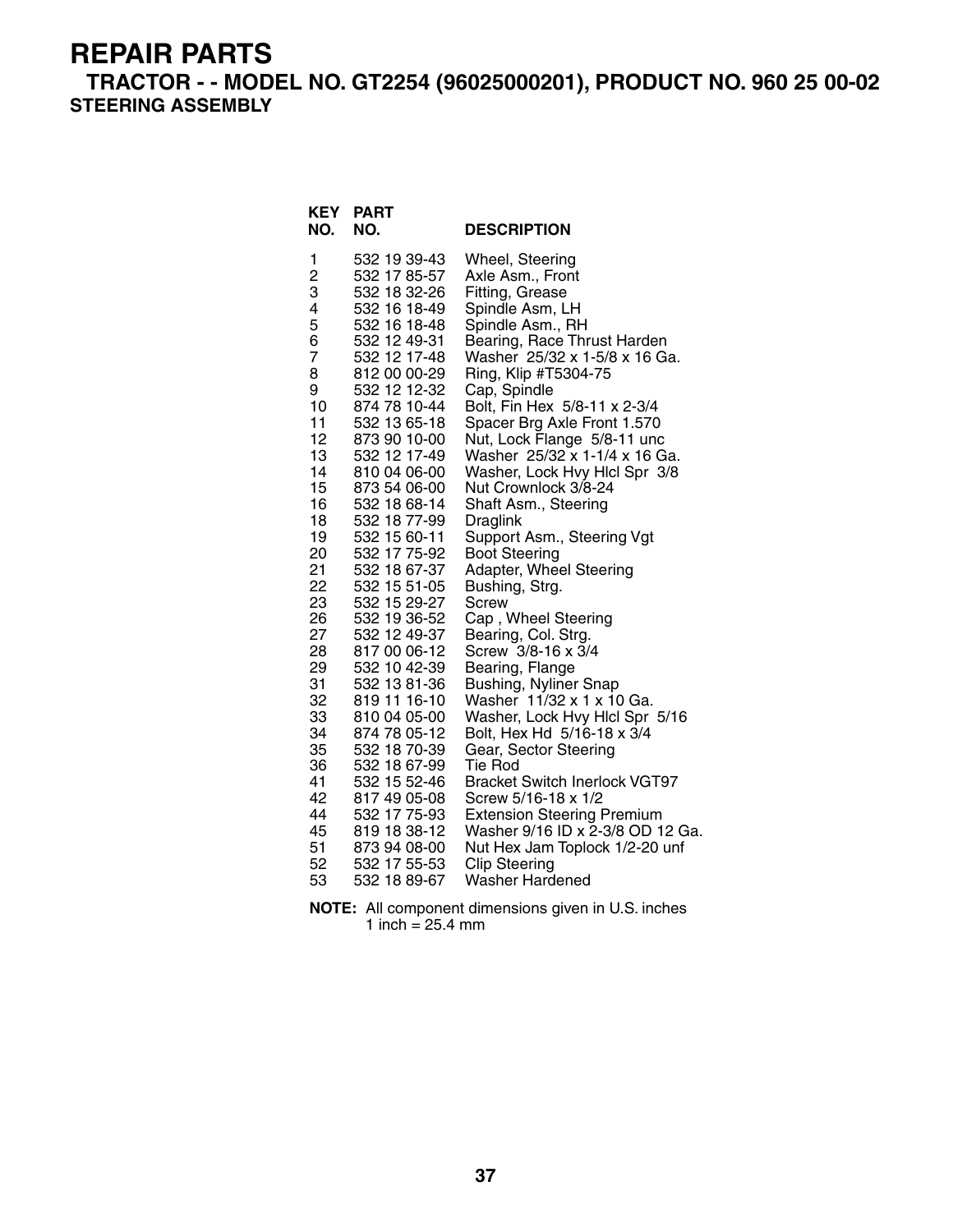**TRACTOR - - MODEL NO. GT2254 (96025000201), PRODUCT NO. 960 25 00-02 ENGINE**

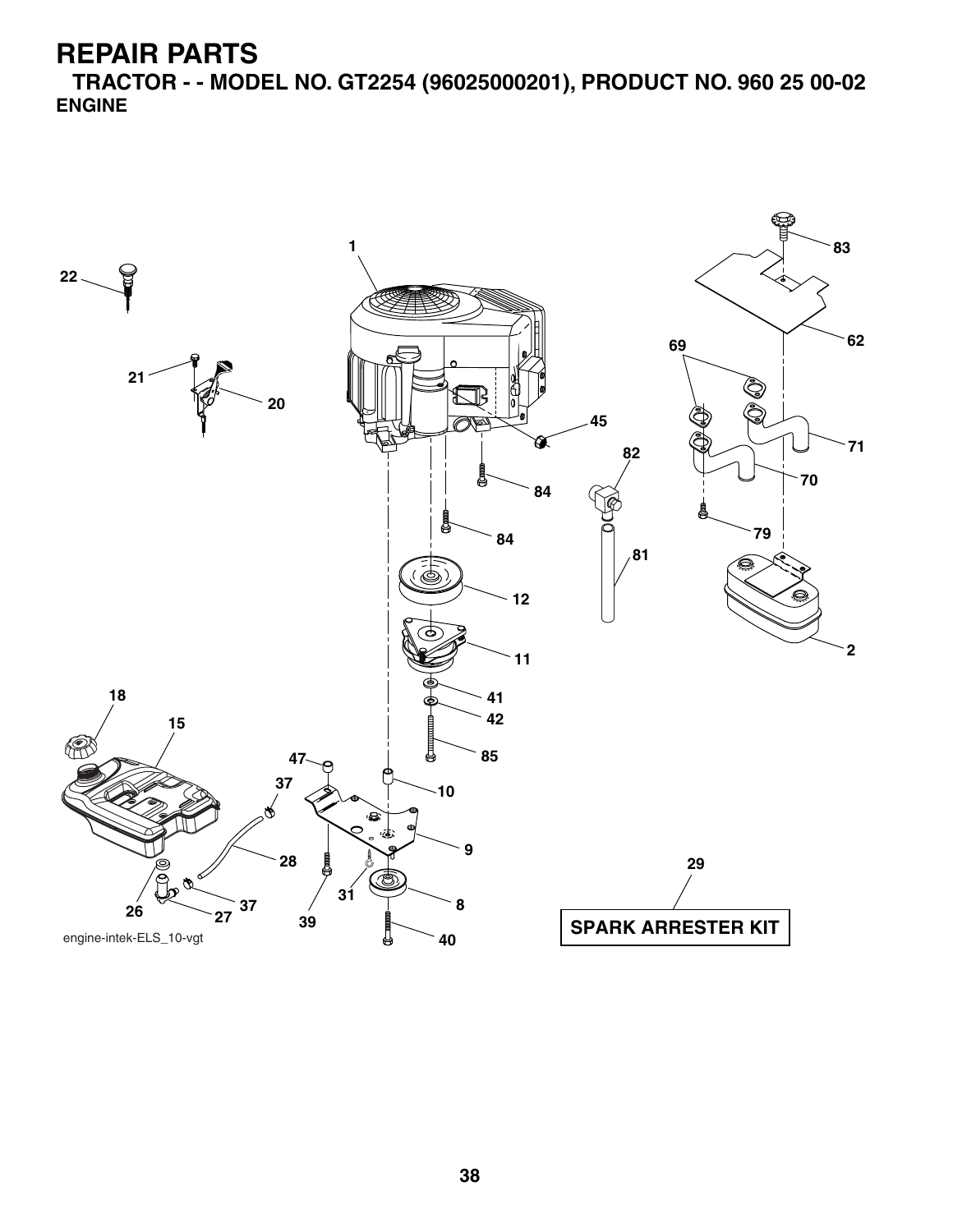#### **REPAIR PARTS TRACTOR - - MODEL NO. GT2254 (96025000201), PRODUCT NO. 960 25 00-02**

| 1<br>Engine Briggs, Model No. 40H777(Order parts from engine<br>.<br>manufacturer)<br>2<br><b>Muffler Side</b><br>532 14 97-23<br>8<br>532 12 13-61<br>Pulley V-Idler<br>532 17 77-48<br>9<br>Keeper Asm. Belt Engine VGT<br>10<br>532 17 52-87<br>Bushing<br>11<br>532 17 93-35<br>Clutch Electric<br>12<br>532 14 39-96<br>Pulley Engine VGT Elect Clutch<br>15<br>532 17 91-15<br>Tank Fuel<br>18<br>532 18 18-03<br>Cap Fuel<br>20<br>532 17 83-85<br><b>Control Throttle</b><br>21<br>532 19 16-11<br>Screw 10 x 3/4 Single Lead Hex<br>22<br>532 19 15-96<br><b>Control Choke</b><br>26<br>532 12 49-52<br><b>Bushing</b><br>27<br>532 13 92-77<br><b>Stem Tank Fuel</b><br>28<br><b>Fuel Line</b><br>532 18 86-69<br>29<br>532 13 71-80<br><b>Spark Arrester Kit</b><br>31<br>532 14 50-06<br>Clip Push-In Hinged<br>37<br>532 12 34-87<br>Clamp Hose<br>39<br>817 49 06-36<br>Screw TT 3/8-16 x 2-1/4 unc<br>Screw TT 3/8-16 x 4 unc<br>40<br>817 49 06-64<br>41<br>532 12 61-97<br>Washer 1-1/2 OD x 15/32 ID x .250<br>42<br>810 04 07-00<br>Washer Lock 7/16<br>45<br>873 51 04-00<br>Nut Keps Hex 1/4-20 unc<br>47<br>532 17 52-88<br><b>Bushing</b><br>62<br>532 14 66-29<br><b>Shield Heat Muffler</b><br>69<br>532 16 53-91<br>Gasket<br>70<br>532 17 60-69<br>Tube Exhaust LH<br>71<br>532 17 60-70<br><b>Tube Exhaust RH</b><br>79<br>Screw Socket Head 5/16-18 x 1<br>532 18 39-06<br>81.<br>532 18 88-00<br>Tube Drain<br>82<br>532 18 87-99<br>Valve Oil Drain<br>83<br>532 17 18-77<br>Bolt 5/16-18 unc x 1-3/4 W/Sems<br>84<br>Screw 3/8-16 x 1-1/2<br>817 06 06-24<br>85<br>532 17 99-53<br>Bolt Hex 7/16-20 X 3.75 Gr. 5<br>NOTE: All component dimensions given in U.S. inches<br>1 inch = $25.4 \text{ mm}$<br>For engine service and replacement parts, call the toll free<br>number for your engine manufacturer listed below:<br><b>Briggs &amp; Stratton</b><br>1-800-233-3723<br>Kohler Co.<br>1-800-544-2444<br>Tecumseh Products<br>1-800-558-5402<br>Honda Engines<br>1-800-426-7701 | NO. | KEY PART<br>NO. | <b>DESCRIPTION</b> |  |  |  |
|------------------------------------------------------------------------------------------------------------------------------------------------------------------------------------------------------------------------------------------------------------------------------------------------------------------------------------------------------------------------------------------------------------------------------------------------------------------------------------------------------------------------------------------------------------------------------------------------------------------------------------------------------------------------------------------------------------------------------------------------------------------------------------------------------------------------------------------------------------------------------------------------------------------------------------------------------------------------------------------------------------------------------------------------------------------------------------------------------------------------------------------------------------------------------------------------------------------------------------------------------------------------------------------------------------------------------------------------------------------------------------------------------------------------------------------------------------------------------------------------------------------------------------------------------------------------------------------------------------------------------------------------------------------------------------------------------------------------------------------------------------------------------------------------------------------------------------------------------------------------------------------------------------------------------------------------------------------------------------------------------------------------|-----|-----------------|--------------------|--|--|--|
|                                                                                                                                                                                                                                                                                                                                                                                                                                                                                                                                                                                                                                                                                                                                                                                                                                                                                                                                                                                                                                                                                                                                                                                                                                                                                                                                                                                                                                                                                                                                                                                                                                                                                                                                                                                                                                                                                                                                                                                                                        |     |                 |                    |  |  |  |
|                                                                                                                                                                                                                                                                                                                                                                                                                                                                                                                                                                                                                                                                                                                                                                                                                                                                                                                                                                                                                                                                                                                                                                                                                                                                                                                                                                                                                                                                                                                                                                                                                                                                                                                                                                                                                                                                                                                                                                                                                        |     |                 |                    |  |  |  |
|                                                                                                                                                                                                                                                                                                                                                                                                                                                                                                                                                                                                                                                                                                                                                                                                                                                                                                                                                                                                                                                                                                                                                                                                                                                                                                                                                                                                                                                                                                                                                                                                                                                                                                                                                                                                                                                                                                                                                                                                                        |     |                 |                    |  |  |  |
|                                                                                                                                                                                                                                                                                                                                                                                                                                                                                                                                                                                                                                                                                                                                                                                                                                                                                                                                                                                                                                                                                                                                                                                                                                                                                                                                                                                                                                                                                                                                                                                                                                                                                                                                                                                                                                                                                                                                                                                                                        |     |                 |                    |  |  |  |
|                                                                                                                                                                                                                                                                                                                                                                                                                                                                                                                                                                                                                                                                                                                                                                                                                                                                                                                                                                                                                                                                                                                                                                                                                                                                                                                                                                                                                                                                                                                                                                                                                                                                                                                                                                                                                                                                                                                                                                                                                        |     |                 |                    |  |  |  |
|                                                                                                                                                                                                                                                                                                                                                                                                                                                                                                                                                                                                                                                                                                                                                                                                                                                                                                                                                                                                                                                                                                                                                                                                                                                                                                                                                                                                                                                                                                                                                                                                                                                                                                                                                                                                                                                                                                                                                                                                                        |     |                 |                    |  |  |  |
|                                                                                                                                                                                                                                                                                                                                                                                                                                                                                                                                                                                                                                                                                                                                                                                                                                                                                                                                                                                                                                                                                                                                                                                                                                                                                                                                                                                                                                                                                                                                                                                                                                                                                                                                                                                                                                                                                                                                                                                                                        |     |                 |                    |  |  |  |
|                                                                                                                                                                                                                                                                                                                                                                                                                                                                                                                                                                                                                                                                                                                                                                                                                                                                                                                                                                                                                                                                                                                                                                                                                                                                                                                                                                                                                                                                                                                                                                                                                                                                                                                                                                                                                                                                                                                                                                                                                        |     |                 |                    |  |  |  |
|                                                                                                                                                                                                                                                                                                                                                                                                                                                                                                                                                                                                                                                                                                                                                                                                                                                                                                                                                                                                                                                                                                                                                                                                                                                                                                                                                                                                                                                                                                                                                                                                                                                                                                                                                                                                                                                                                                                                                                                                                        |     |                 |                    |  |  |  |
|                                                                                                                                                                                                                                                                                                                                                                                                                                                                                                                                                                                                                                                                                                                                                                                                                                                                                                                                                                                                                                                                                                                                                                                                                                                                                                                                                                                                                                                                                                                                                                                                                                                                                                                                                                                                                                                                                                                                                                                                                        |     |                 |                    |  |  |  |
|                                                                                                                                                                                                                                                                                                                                                                                                                                                                                                                                                                                                                                                                                                                                                                                                                                                                                                                                                                                                                                                                                                                                                                                                                                                                                                                                                                                                                                                                                                                                                                                                                                                                                                                                                                                                                                                                                                                                                                                                                        |     |                 |                    |  |  |  |
|                                                                                                                                                                                                                                                                                                                                                                                                                                                                                                                                                                                                                                                                                                                                                                                                                                                                                                                                                                                                                                                                                                                                                                                                                                                                                                                                                                                                                                                                                                                                                                                                                                                                                                                                                                                                                                                                                                                                                                                                                        |     |                 |                    |  |  |  |
|                                                                                                                                                                                                                                                                                                                                                                                                                                                                                                                                                                                                                                                                                                                                                                                                                                                                                                                                                                                                                                                                                                                                                                                                                                                                                                                                                                                                                                                                                                                                                                                                                                                                                                                                                                                                                                                                                                                                                                                                                        |     |                 |                    |  |  |  |
|                                                                                                                                                                                                                                                                                                                                                                                                                                                                                                                                                                                                                                                                                                                                                                                                                                                                                                                                                                                                                                                                                                                                                                                                                                                                                                                                                                                                                                                                                                                                                                                                                                                                                                                                                                                                                                                                                                                                                                                                                        |     |                 |                    |  |  |  |
|                                                                                                                                                                                                                                                                                                                                                                                                                                                                                                                                                                                                                                                                                                                                                                                                                                                                                                                                                                                                                                                                                                                                                                                                                                                                                                                                                                                                                                                                                                                                                                                                                                                                                                                                                                                                                                                                                                                                                                                                                        |     |                 |                    |  |  |  |
|                                                                                                                                                                                                                                                                                                                                                                                                                                                                                                                                                                                                                                                                                                                                                                                                                                                                                                                                                                                                                                                                                                                                                                                                                                                                                                                                                                                                                                                                                                                                                                                                                                                                                                                                                                                                                                                                                                                                                                                                                        |     |                 |                    |  |  |  |
|                                                                                                                                                                                                                                                                                                                                                                                                                                                                                                                                                                                                                                                                                                                                                                                                                                                                                                                                                                                                                                                                                                                                                                                                                                                                                                                                                                                                                                                                                                                                                                                                                                                                                                                                                                                                                                                                                                                                                                                                                        |     |                 |                    |  |  |  |
|                                                                                                                                                                                                                                                                                                                                                                                                                                                                                                                                                                                                                                                                                                                                                                                                                                                                                                                                                                                                                                                                                                                                                                                                                                                                                                                                                                                                                                                                                                                                                                                                                                                                                                                                                                                                                                                                                                                                                                                                                        |     |                 |                    |  |  |  |
|                                                                                                                                                                                                                                                                                                                                                                                                                                                                                                                                                                                                                                                                                                                                                                                                                                                                                                                                                                                                                                                                                                                                                                                                                                                                                                                                                                                                                                                                                                                                                                                                                                                                                                                                                                                                                                                                                                                                                                                                                        |     |                 |                    |  |  |  |
|                                                                                                                                                                                                                                                                                                                                                                                                                                                                                                                                                                                                                                                                                                                                                                                                                                                                                                                                                                                                                                                                                                                                                                                                                                                                                                                                                                                                                                                                                                                                                                                                                                                                                                                                                                                                                                                                                                                                                                                                                        |     |                 |                    |  |  |  |
|                                                                                                                                                                                                                                                                                                                                                                                                                                                                                                                                                                                                                                                                                                                                                                                                                                                                                                                                                                                                                                                                                                                                                                                                                                                                                                                                                                                                                                                                                                                                                                                                                                                                                                                                                                                                                                                                                                                                                                                                                        |     |                 |                    |  |  |  |
|                                                                                                                                                                                                                                                                                                                                                                                                                                                                                                                                                                                                                                                                                                                                                                                                                                                                                                                                                                                                                                                                                                                                                                                                                                                                                                                                                                                                                                                                                                                                                                                                                                                                                                                                                                                                                                                                                                                                                                                                                        |     |                 |                    |  |  |  |
|                                                                                                                                                                                                                                                                                                                                                                                                                                                                                                                                                                                                                                                                                                                                                                                                                                                                                                                                                                                                                                                                                                                                                                                                                                                                                                                                                                                                                                                                                                                                                                                                                                                                                                                                                                                                                                                                                                                                                                                                                        |     |                 |                    |  |  |  |
|                                                                                                                                                                                                                                                                                                                                                                                                                                                                                                                                                                                                                                                                                                                                                                                                                                                                                                                                                                                                                                                                                                                                                                                                                                                                                                                                                                                                                                                                                                                                                                                                                                                                                                                                                                                                                                                                                                                                                                                                                        |     |                 |                    |  |  |  |
|                                                                                                                                                                                                                                                                                                                                                                                                                                                                                                                                                                                                                                                                                                                                                                                                                                                                                                                                                                                                                                                                                                                                                                                                                                                                                                                                                                                                                                                                                                                                                                                                                                                                                                                                                                                                                                                                                                                                                                                                                        |     |                 |                    |  |  |  |
|                                                                                                                                                                                                                                                                                                                                                                                                                                                                                                                                                                                                                                                                                                                                                                                                                                                                                                                                                                                                                                                                                                                                                                                                                                                                                                                                                                                                                                                                                                                                                                                                                                                                                                                                                                                                                                                                                                                                                                                                                        |     |                 |                    |  |  |  |
|                                                                                                                                                                                                                                                                                                                                                                                                                                                                                                                                                                                                                                                                                                                                                                                                                                                                                                                                                                                                                                                                                                                                                                                                                                                                                                                                                                                                                                                                                                                                                                                                                                                                                                                                                                                                                                                                                                                                                                                                                        |     |                 |                    |  |  |  |
|                                                                                                                                                                                                                                                                                                                                                                                                                                                                                                                                                                                                                                                                                                                                                                                                                                                                                                                                                                                                                                                                                                                                                                                                                                                                                                                                                                                                                                                                                                                                                                                                                                                                                                                                                                                                                                                                                                                                                                                                                        |     |                 |                    |  |  |  |
|                                                                                                                                                                                                                                                                                                                                                                                                                                                                                                                                                                                                                                                                                                                                                                                                                                                                                                                                                                                                                                                                                                                                                                                                                                                                                                                                                                                                                                                                                                                                                                                                                                                                                                                                                                                                                                                                                                                                                                                                                        |     |                 |                    |  |  |  |
|                                                                                                                                                                                                                                                                                                                                                                                                                                                                                                                                                                                                                                                                                                                                                                                                                                                                                                                                                                                                                                                                                                                                                                                                                                                                                                                                                                                                                                                                                                                                                                                                                                                                                                                                                                                                                                                                                                                                                                                                                        |     |                 |                    |  |  |  |
|                                                                                                                                                                                                                                                                                                                                                                                                                                                                                                                                                                                                                                                                                                                                                                                                                                                                                                                                                                                                                                                                                                                                                                                                                                                                                                                                                                                                                                                                                                                                                                                                                                                                                                                                                                                                                                                                                                                                                                                                                        |     |                 |                    |  |  |  |
|                                                                                                                                                                                                                                                                                                                                                                                                                                                                                                                                                                                                                                                                                                                                                                                                                                                                                                                                                                                                                                                                                                                                                                                                                                                                                                                                                                                                                                                                                                                                                                                                                                                                                                                                                                                                                                                                                                                                                                                                                        |     |                 |                    |  |  |  |
|                                                                                                                                                                                                                                                                                                                                                                                                                                                                                                                                                                                                                                                                                                                                                                                                                                                                                                                                                                                                                                                                                                                                                                                                                                                                                                                                                                                                                                                                                                                                                                                                                                                                                                                                                                                                                                                                                                                                                                                                                        |     |                 |                    |  |  |  |
|                                                                                                                                                                                                                                                                                                                                                                                                                                                                                                                                                                                                                                                                                                                                                                                                                                                                                                                                                                                                                                                                                                                                                                                                                                                                                                                                                                                                                                                                                                                                                                                                                                                                                                                                                                                                                                                                                                                                                                                                                        |     |                 |                    |  |  |  |
|                                                                                                                                                                                                                                                                                                                                                                                                                                                                                                                                                                                                                                                                                                                                                                                                                                                                                                                                                                                                                                                                                                                                                                                                                                                                                                                                                                                                                                                                                                                                                                                                                                                                                                                                                                                                                                                                                                                                                                                                                        |     |                 |                    |  |  |  |
| Kawasaki                                                                                                                                                                                                                                                                                                                                                                                                                                                                                                                                                                                                                                                                                                                                                                                                                                                                                                                                                                                                                                                                                                                                                                                                                                                                                                                                                                                                                                                                                                                                                                                                                                                                                                                                                                                                                                                                                                                                                                                                               |     |                 | 1-800-460-5688     |  |  |  |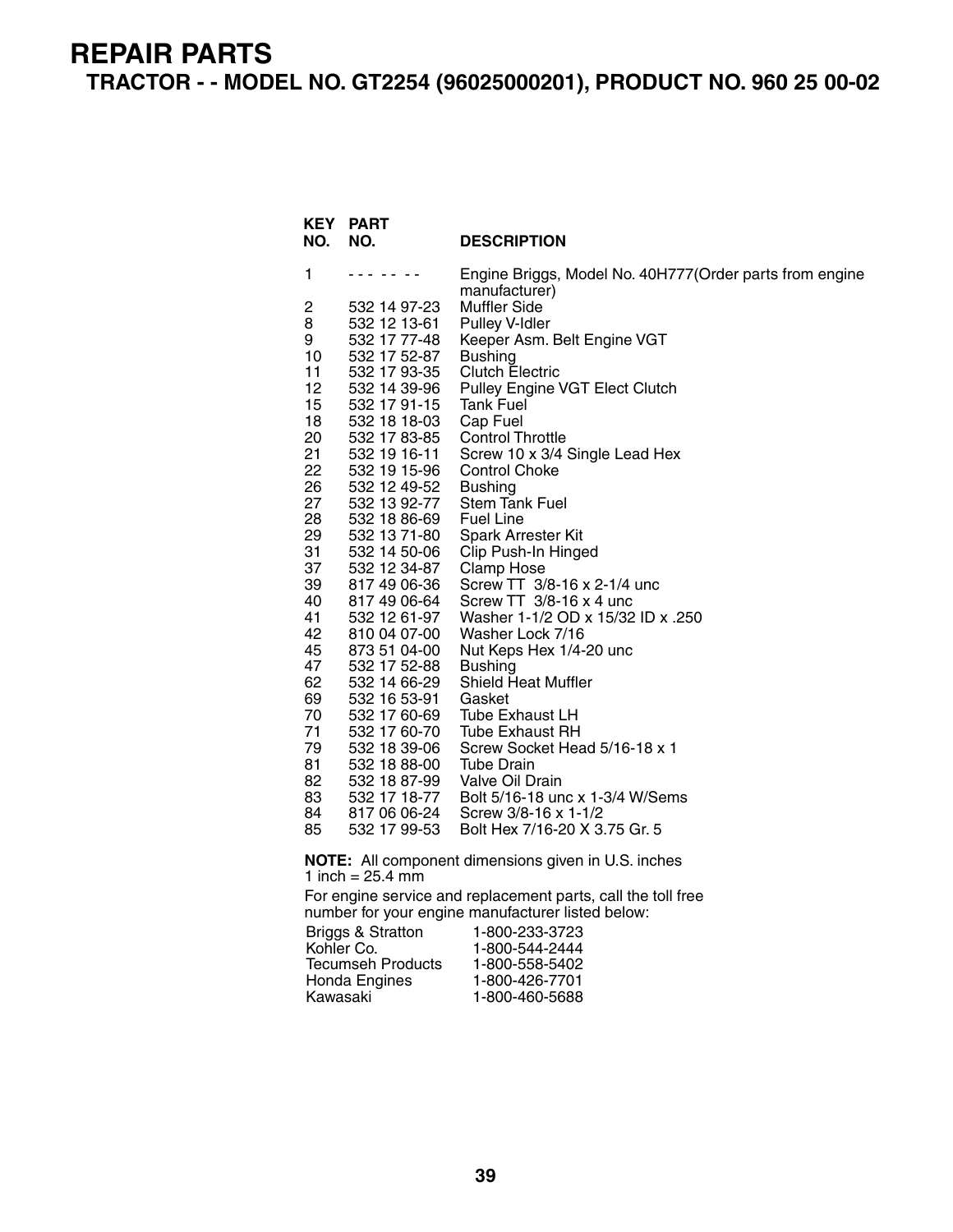**TRACTOR - - MODEL NO. GT2254 (96025000201), PRODUCT NO. 960 25 00-02 SEAT ASSEMBLY**



| <b>KEY</b><br>NO. | <b>PART</b><br>NO. | <b>DESCRIPTION</b>              | <b>KEY</b><br>NO. | <b>PART</b><br>NO. |
|-------------------|--------------------|---------------------------------|-------------------|--------------------|
|                   | 532 19 01-20       | Seat                            | 15                | 532 13 43-00       |
| 2                 | 532 14 05-51       | Bracket, Pivot Seat             | 16                | 532 12 12-50       |
| 3                 | 532 14 06-75       | Strap Asm Fender                | 17                | 532 12 39-76       |
| 4                 | 532 12 70-18       | Bolt Shoulder 5/16-18 x .62     | 18                | 819 17 19-12       |
| 5                 | 532 14 50-06       | Clip, Push In Hinged            | 19                | 532 16 63-69       |
| 6                 | 873 80 06-00       | Nut, Crownlock 3/8-16           | 20                | 532 12 42-38       |
| $\overline{7}$    | 532 12 41-81       | Spring, Seat Cprsn              | 21                | 532 17 18-52       |
| 8                 | 532 17 18-77       | Bolt 5/16-18 Unc x 3/4          | 22                | 873 68 05-00       |
| 10                | 532 18 24-93       | Pan, Seat                       | 37                | 873 80 05-00       |
| 12                | 532 17 46-48       | <b>Bracket, Mounting Switch</b> |                   |                    |
| 13                | 532 12 12 - 48     | Bushing, Snap                   |                   | NOTE: All compone  |
| 14                | 872 05 04-12       | Bolt, Carriage 1/4-20 x 1-1/2   |                   | 1 inch = $25.4$    |
|                   |                    |                                 |                   |                    |

| NO. | NO.          | <b>DESCRIPTION</b>             |
|-----|--------------|--------------------------------|
| 15  | 532 13 43-00 | Spacer, Split                  |
| 16  | 532 12 12-50 | Spring, Cprsn                  |
| 17  | 532 12 39-76 | Nut, Lock 1/4 Lge Flg Gr. 5    |
| 18  | 819 17 19-12 | Washer 17/32 x 1-3/16 x 12 Ga. |
| 19  | 532 16 63-69 | Knob Seat                      |
| 20  | 532 12 42-38 | Cap, Spring Seat               |
| 21  | 532 17 18-52 | Bolt, Shoulder 5/16-18         |
| 22  | 873 68 05-00 | Nut Crownlock 5/16-18          |
| 37  | 873 80 05-00 | Nut, Crownlock 5/16-18         |
|     |              |                                |

**And component dimensions given in U.S. inches**  $4 \text{ mm}$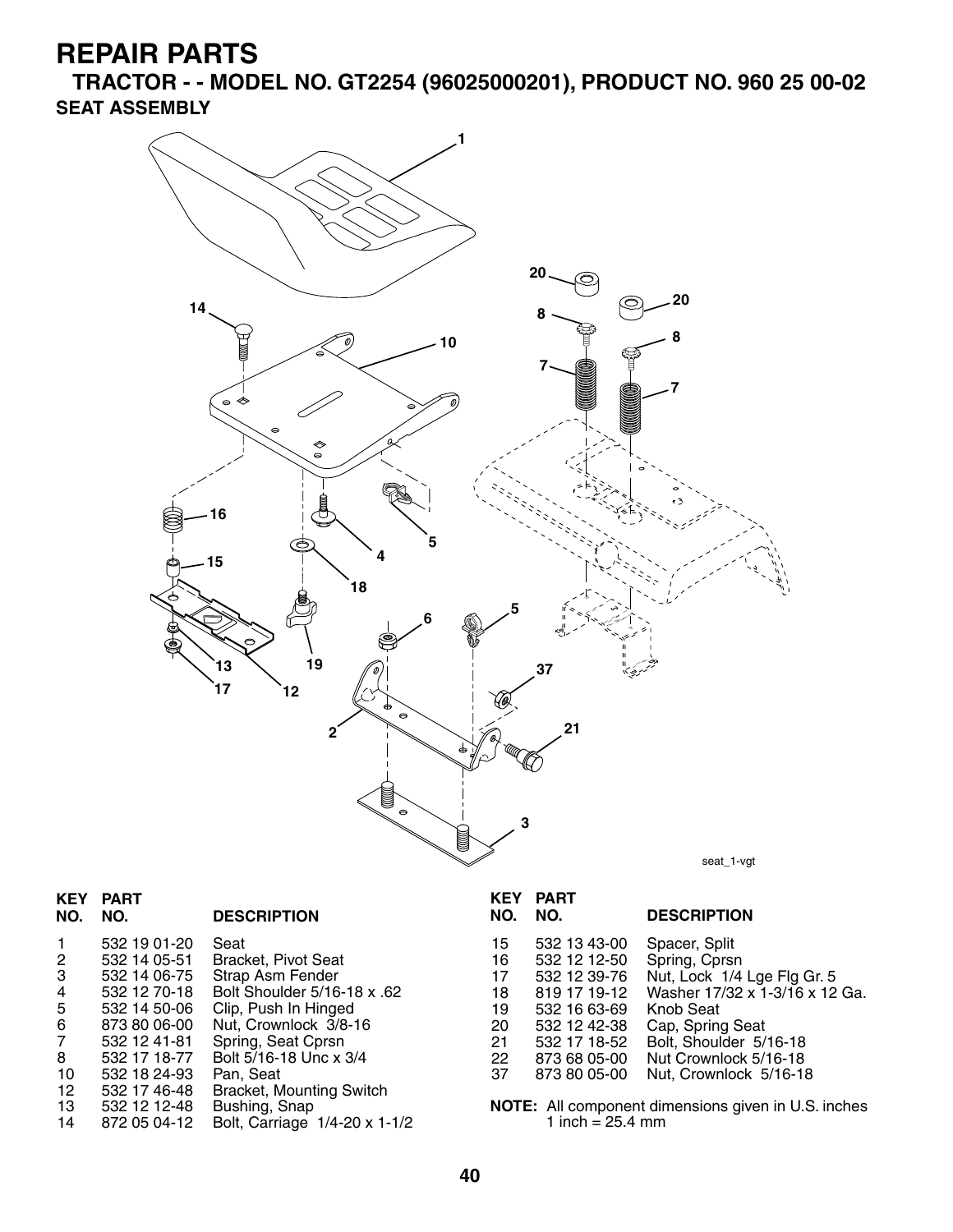**TRACTOR - - MODEL NO. GT2254 (96025000201), PRODUCT NO. 960 25 00-02**



-- 532 18 19-16 Pad, Footrest, LH<br>-- 532 19 65-04 Manual, Owner's ( Manual, Owner's (English)

**WHEELS & TIRES**



| KEY.<br>NO.                     | <b>PART</b><br>NO.                                                                                           | <b>DESCRIPTION</b>                                                                                                                                          |
|---------------------------------|--------------------------------------------------------------------------------------------------------------|-------------------------------------------------------------------------------------------------------------------------------------------------------------|
| 1<br>2<br>3<br>4<br>5<br>6<br>7 | 532 05 91-92<br>532 06 51-39<br>532 14 45-09<br>532 00 81-34<br>532 10 62-30<br>532 12 49-57<br>532 12 49-59 | Cap, Valve, Tire<br>Stem, Valve<br>Rim Assembly, Front<br>Tube, Front (Service Item Only)<br>Tire, Front<br>Fitting, Grease<br>Bearing, Flange (Front Wheel |
| 8<br>9<br>10<br>11<br>12        | 532 17 50-39<br>532 10 55-88<br>532 00 71-54<br>532 14 45-10<br>532 12 48-60<br>532 14 43-34                 | Only)<br>Cap, Hub<br>Tire, Rear<br>Tube, Rear (Service Item Only)<br>Rim Assembly, Rear<br>Fitting, Grease<br>Sealant, Tire (10 oz. Tube)                   |

**NOTE:** All component dimensions given in U.S. inches 1 inch =  $25.4 \, \text{mm}$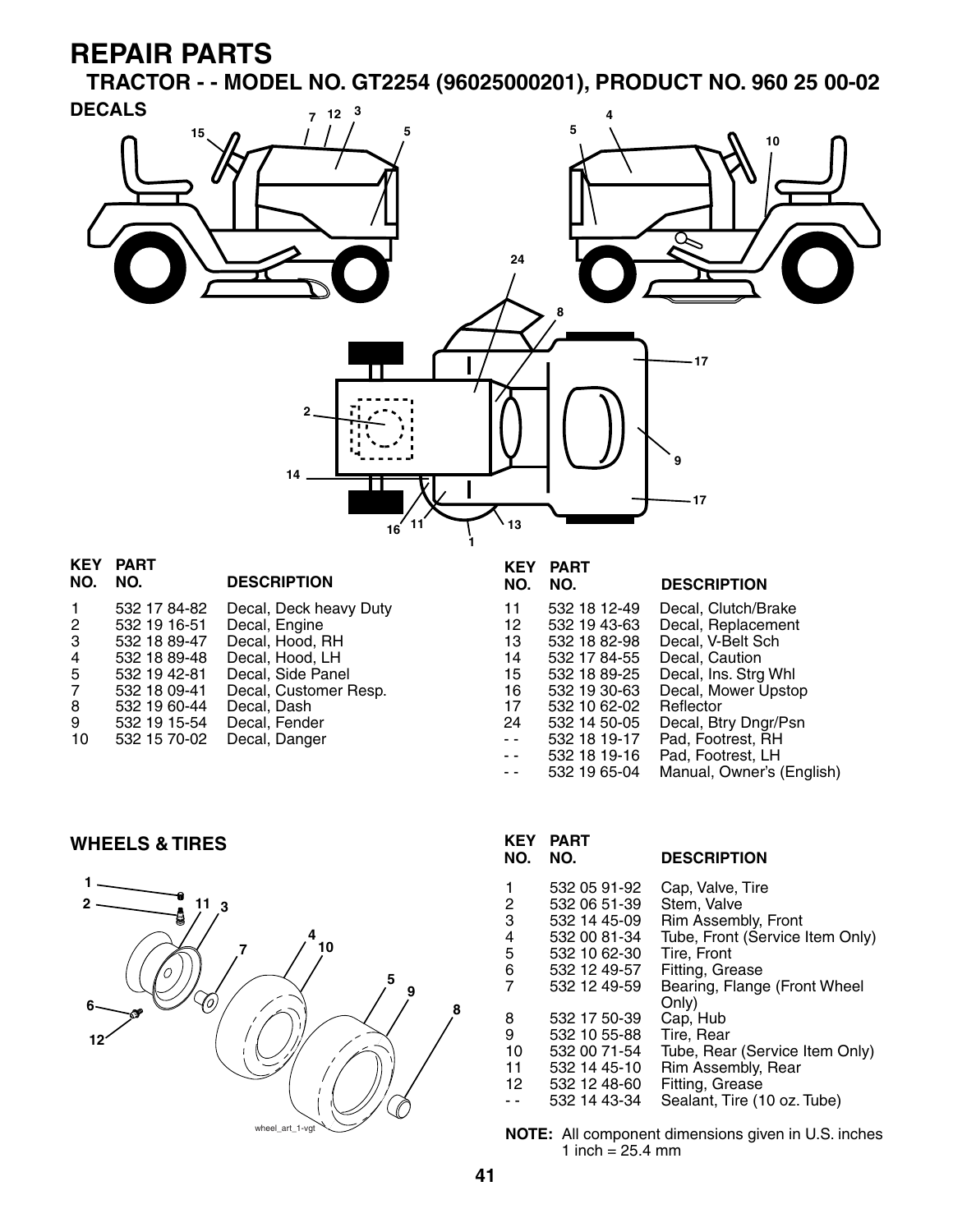**TRACTOR - - MODEL NO. GT2254 (96025000201), PRODUCT NO. 960 25 00-02 LIFT ASSEMBLY**





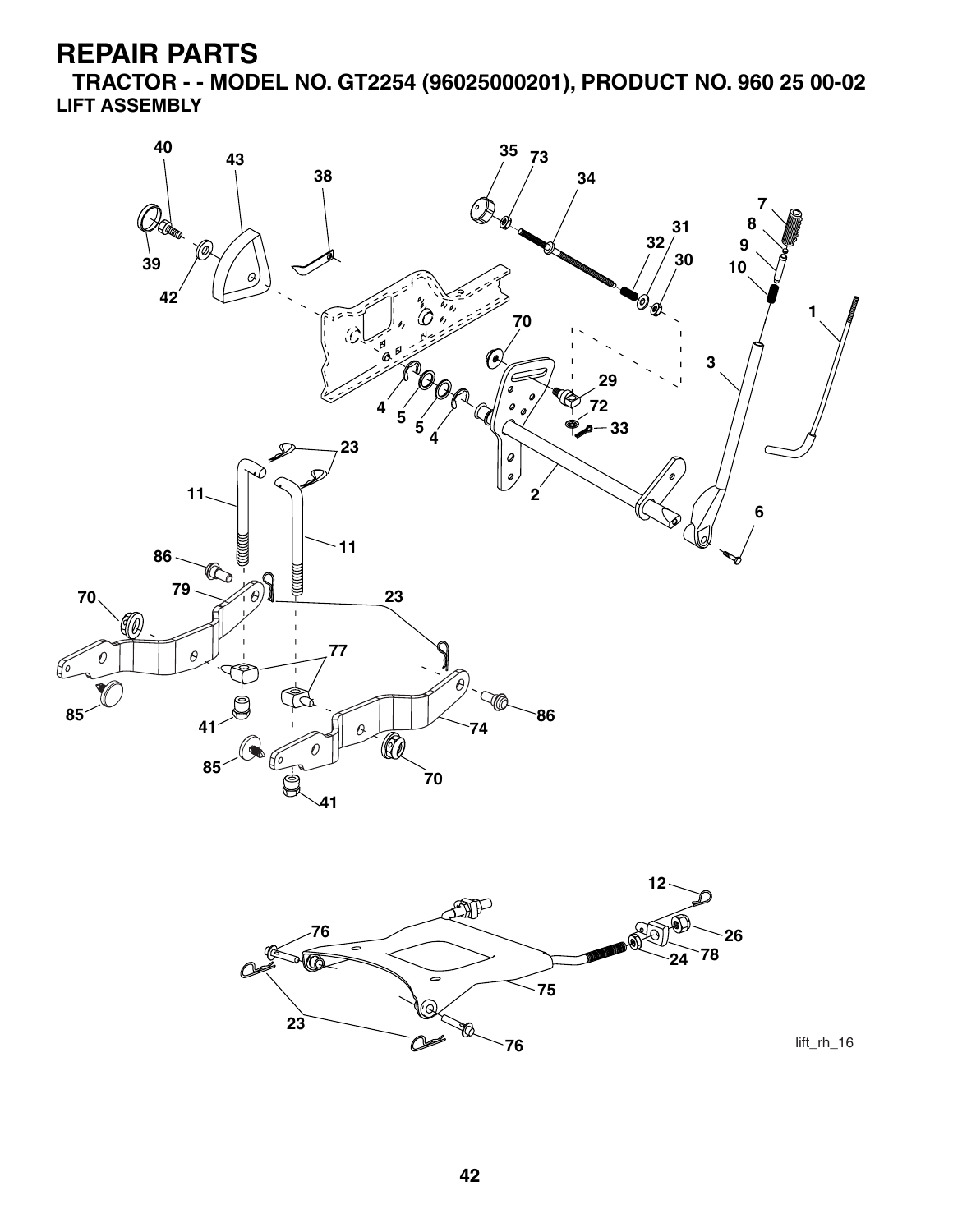**TRACTOR - - MODEL NO. GT2254 (96025000201), PRODUCT NO. 960 25 00-02 LIFT ASSEMBLY**

| <b>KEY</b>     | <b>PART</b>                  |                                                              |
|----------------|------------------------------|--------------------------------------------------------------|
| NO.            | NO.                          | <b>DESCRIPTION</b>                                           |
| 1              | 532 12 10-06                 | Rod Asm., Lever                                              |
| 2              | 532 18 00-45                 | Shaft Asm., Lift Vgt                                         |
| 3              | 532 15 91-89                 | Lever Asm., Lift Rh                                          |
| 4              | 812 00 00-22                 | E-Ring Truarc #5133-87                                       |
| 5              | 819 29 20-16                 | Washer 29/32 x 1-1/4 x 16 Ga.                                |
| 6              | 871 11 06-24                 | Bolt, Fin Hex 3/8-16 x 1-1/2                                 |
| $\overline{7}$ | 532 12 56-31                 | Grip, Handle                                                 |
| 8<br>9         | 532 12 45-26                 | Button, Plunger                                              |
| 10             | 532 12 23-64<br>532 18 38-94 | Plunger, Lever Lift<br>Spring 0.620D x 2.125                 |
| 11             | 532 17 53-75                 | Link Lift                                                    |
| 12             | 532 16 35-52                 | Retainer, Spring                                             |
| 23             | 532 12 46-70                 | Retainer, Spring                                             |
| 24             | 873 35 08-00                 | Nut, Jam Hex 1/2-13 unc                                      |
| 26             | 873 80 08-00                 | Nut, Lock W/Wsh 1/2-13 unc                                   |
| 29             | 532 15 02-33                 | <b>Trunnion Infin Height</b>                                 |
| 30             | 532 11 08-07                 | Nut, Special                                                 |
| 31             | 819 13 10-16                 | Washer 13/32 x 5/8 x 16 Ga.                                  |
| 32             | 532 13 71-50                 | Spring, Compression Inf Hgt                                  |
| 33             | 876 02 03-08                 | Pin, Cotter 3/32 x 1/2                                       |
| 34             | 532 13 71-67                 | Rod, Adj Lift                                                |
| 35<br>38       | 532 13 80-57<br>532 15 50-97 | Knob, Inf 3/8-16 unc                                         |
| 39             | 532 12 39-35                 | Pointer Height Indicator<br>Plug, Hole Blk. 1.485/1.515 Dia. |
| 40             | 817 06 05-16                 | Screw 5/16-18 x 1                                            |
| 41             | 532 17 59-94                 | Nut, Lift Link 7/16-20                                       |
| 42             | 819 11 24-10                 | Washer 11/32 x 1-1/2 x 10 Ga.                                |
| 43             | 532 12 39-34                 | Scale, Indicator Height                                      |
| 70             | 532 14 52-12                 | Nut Hex Flange Lock                                          |
| 72             | 532 11 04-52                 | Nut Push Phos & Oil                                          |
| 73             | 873 35 06-00                 | Nut, Hex Jam 3/8-16 unc                                      |
| 74             | 532 18 72-77                 | Arm Suspension Rear RH                                       |
| 75<br>76       | 532 17 58-05<br>532 17 55-60 | Plate, Asm, Susp, Front                                      |
| 77             | 532 17 62-05                 | Pin Flange<br><b>Trunion Susp Arm</b>                        |
| 78             | 532 17 56-89                 | Trunnion, Front, Susp                                        |
| 79             | 532 18 72-76                 | Arm, Suspension LH                                           |
| 85             | 532 18 90-13                 | <b>Insert Wear</b>                                           |
| 86             | 532 18 85-28                 | <b>Bolt Shoulder</b>                                         |

**NOTE:** All component dimensions given in U.S. inches 1 inch = 25.4 mm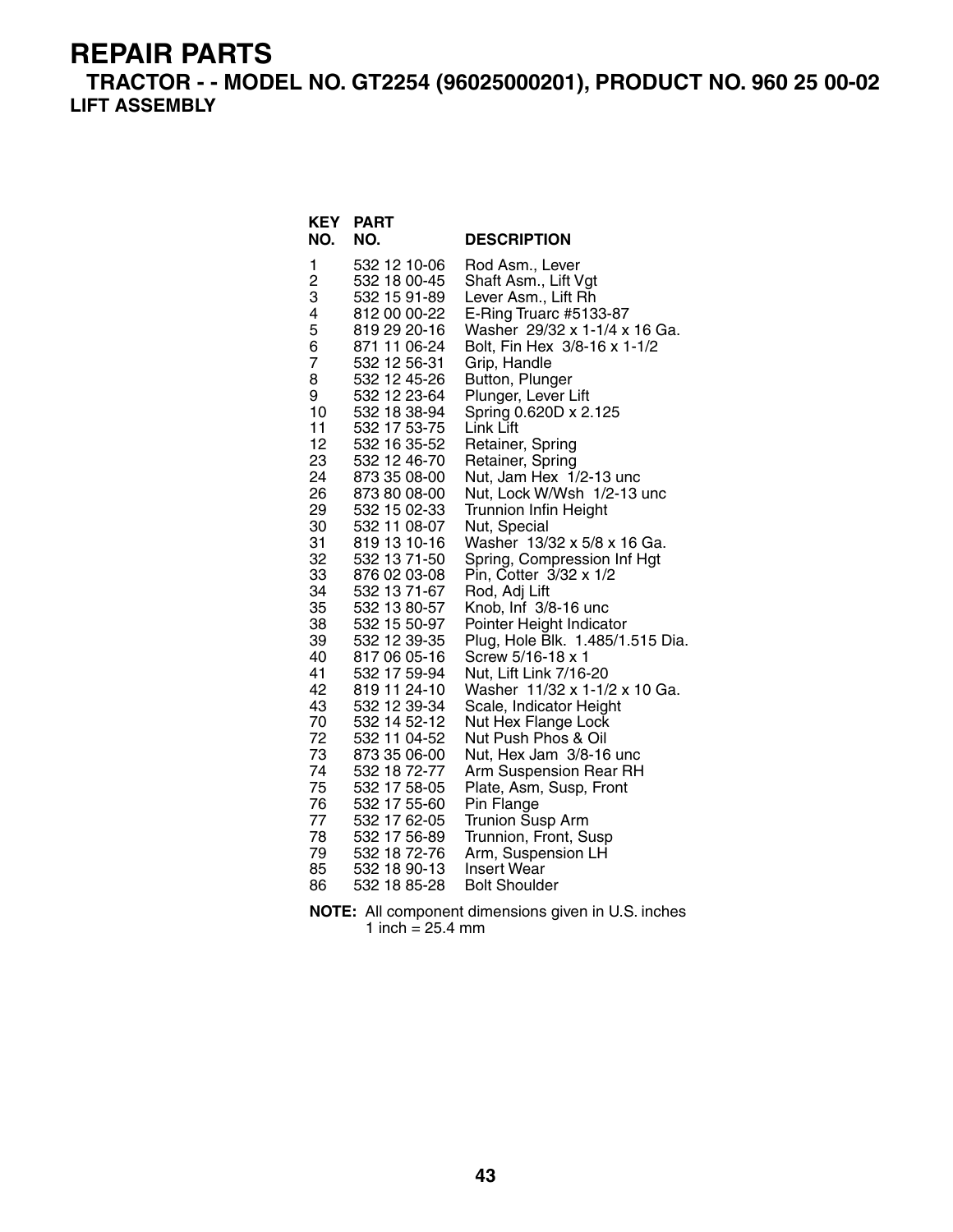**TRACTOR - - MODEL NO. GT2254 (96025000201), PRODUCT NO. 960 25 00-02 MOWER DECK**

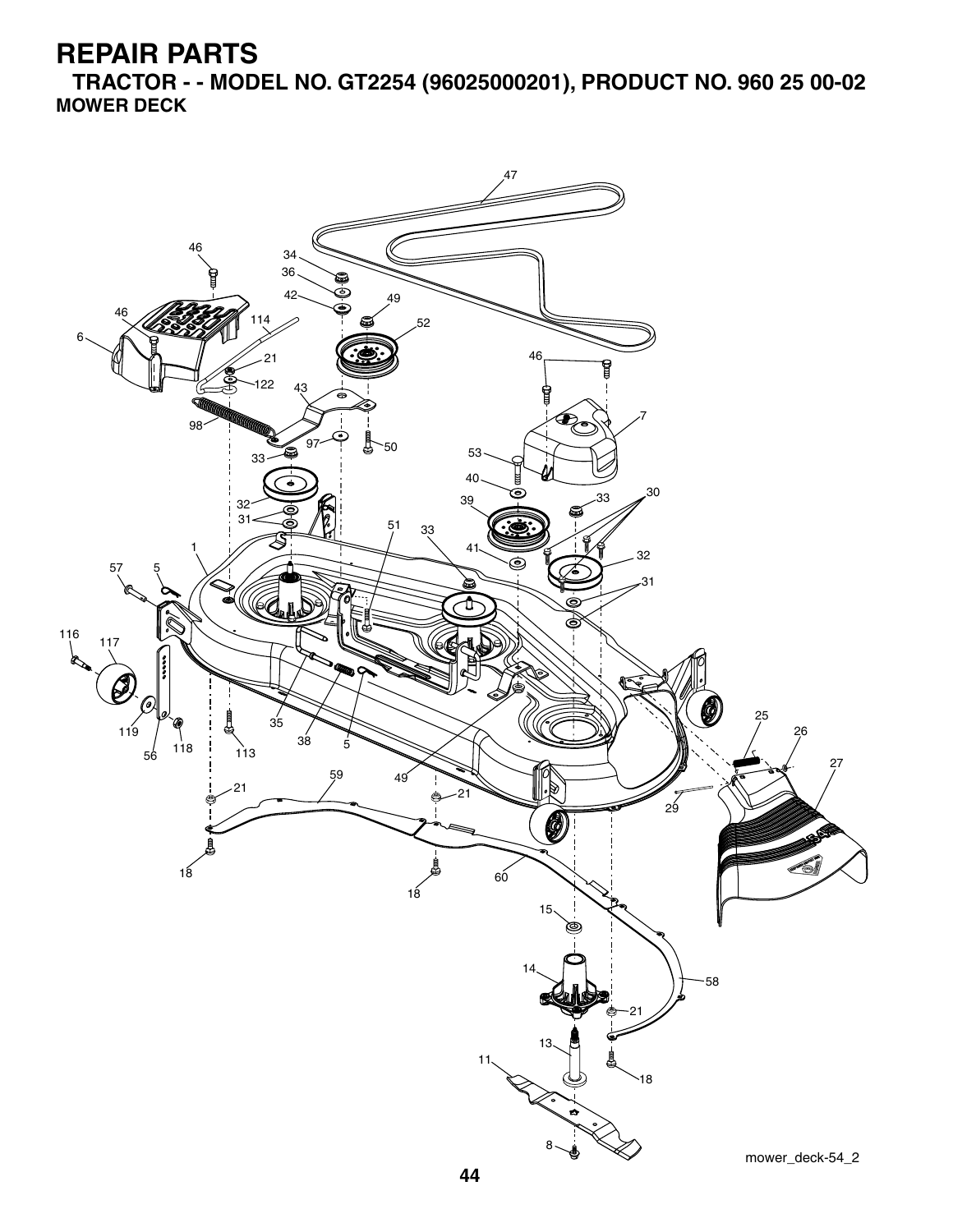**TRACTOR - - MODEL NO. GT2254 (96025000201), PRODUCT NO. 960 25 00-02 MOWER DECK**

|                | <b>KEY PART</b> |                               | KEY           | <b>PART</b>  |                                                            |
|----------------|-----------------|-------------------------------|---------------|--------------|------------------------------------------------------------|
| NO.            | NO.             | <b>DESCRIPTION</b>            | NO.           | NO.          | <b>DESCRIPTION</b>                                         |
| 1              | 532 19 68-38    | Deck Weldment Mower           | 43            | 532 19 62-16 | Arm, Idler                                                 |
| 5              | 532 12 46-70    | <b>Retainer Spring</b>        | 46            | 532 13 77-29 | Screw, Thdroll. 1/4-20 x 5/8                               |
| 6              | 532 18 72-97    | Cover Mandrel LH              | 47            | 532 19 12-73 | V-Belt, Mower, Secondary                                   |
| $\overline{7}$ | 532 18 81-87    | Cover Mandrel RH              | 49            | 873 90 06-00 | Nut, Lock Flg. 3/8-16 unc                                  |
| 8              | 532 17 43-65    | Bolt 7/16 Asm. Blade          | 50            | 872 11 06-16 | Bolt, Carr. 3/8-16 x 2                                     |
| 11             | 532 18 72-54    | <b>Blade Standard</b>         | 51            | 872 11 06-10 | Bolt 3/8-16 x 1-1/4 Gr. 5                                  |
| 13             | 532 18 72-91    | Shaft Asm. w/Lower Bearing    | 52            | 532 18 84-60 | Pulley Idler clutching                                     |
| 14             | 532 18 72-81    | <b>Mandrel Housing</b>        | 53            | 874 78 06-36 | Bolt Fin Hex 3/8-16 unc x 2-1/4                            |
| 15             | 532 11 04-85    | Bearing, Ball, Mandrel        | 56            | 532 15 59-86 | Bar Pnt Adj.                                               |
| 18             | 872 14 05-05    | Bolt Rdhd Sqnk 5/16-18 x 5/8  | 57            | 532 15 69-41 | <b>Pin Head Rivet</b>                                      |
| 21             | 873 68 05-00    | Nut, Crownlock 5/16-18 unc    | 58            | 532 18 73-42 | <b>Baffle Right</b>                                        |
| 25             | 532 17 81-02    | <b>Spring Torsion</b>         | 59            | 532 18 73-44 | <b>Baffle Left</b>                                         |
| 26             | 532 11 04-52    | Nut, Push                     | 60            | 532 18 76-07 | <b>Baffle Center</b>                                       |
| 27             | 532 18 89-38    | Deflector Shield              | 97            | 819 13 32-10 | Washer Hardened                                            |
| 29             | 532 13 14-91    | Rod, Hinge                    | 98            | 532 18 72-82 | <b>Spring Clutch Drive</b>                                 |
| 30             | 532 17 39-84    | Screw Thd Roll                | 113           | 872 11 05-08 | Bolt Rdhd Sqnk 5/16-18 unc x 3/4                           |
| 31             | 532 18 76-90    | Washer, Spacer Mower Vented   | 114           | 532 18 75-56 | <b>Rod Tension Relief</b>                                  |
| 32             | 532 17 34-36    | Pulley, Mandrel               | 116           | 532 19 34-06 | Bolt, Shoulder                                             |
| 33             | 532 17 83-42    | Nut, Flg. Top Lock Cntr. 9/16 | 117           | 532 17 48-73 | Gauge Wheel                                                |
| 34             | 873 68 06-00    | Nut                           | 118           | 873 93 06-00 | Nut, Centerlock 3/8-16 unc                                 |
| 35             | 532 18 86-35    | Pin Suspension Rear           | 119           | 819 12 14-14 | Washer 3/8 x 7/8 x 14 Ga.                                  |
| 36             | 819 13 13-16    | Washer 13/32 x 13/16 x 16 Ga. | 122           | 532 18 75-57 | <b>Bushing Tension Relief</b>                              |
| 38             | 532 18 86-57    | <b>Spring Compression</b>     | $\sim$ $\sim$ | 532 18 72-92 | Mandrel Asm. Service                                       |
| 39             | 532 18 72-84    | Pulley, Idler, Stationary     |               |              | (Includes Key Nos. 13-15 and 33)                           |
| 40             | 819 13 22-03    | Washer 13/32 x 1-3/8 x 3 Ga.  | ۰.            | 532 19 60-99 | Replacement Mower, Complete                                |
| 41             | 819 13 13-12    | Washer 13/32 x 13/16 x 12 Ga. |               |              |                                                            |
| 42             | 532 12 20-52    | Spacer, Retainer              |               |              | <b>NOTE:</b> All component dimensions given in U.S. inches |

 **NOTE:** All component dimensions given in U.S. inches 1 inch = 25.4 mm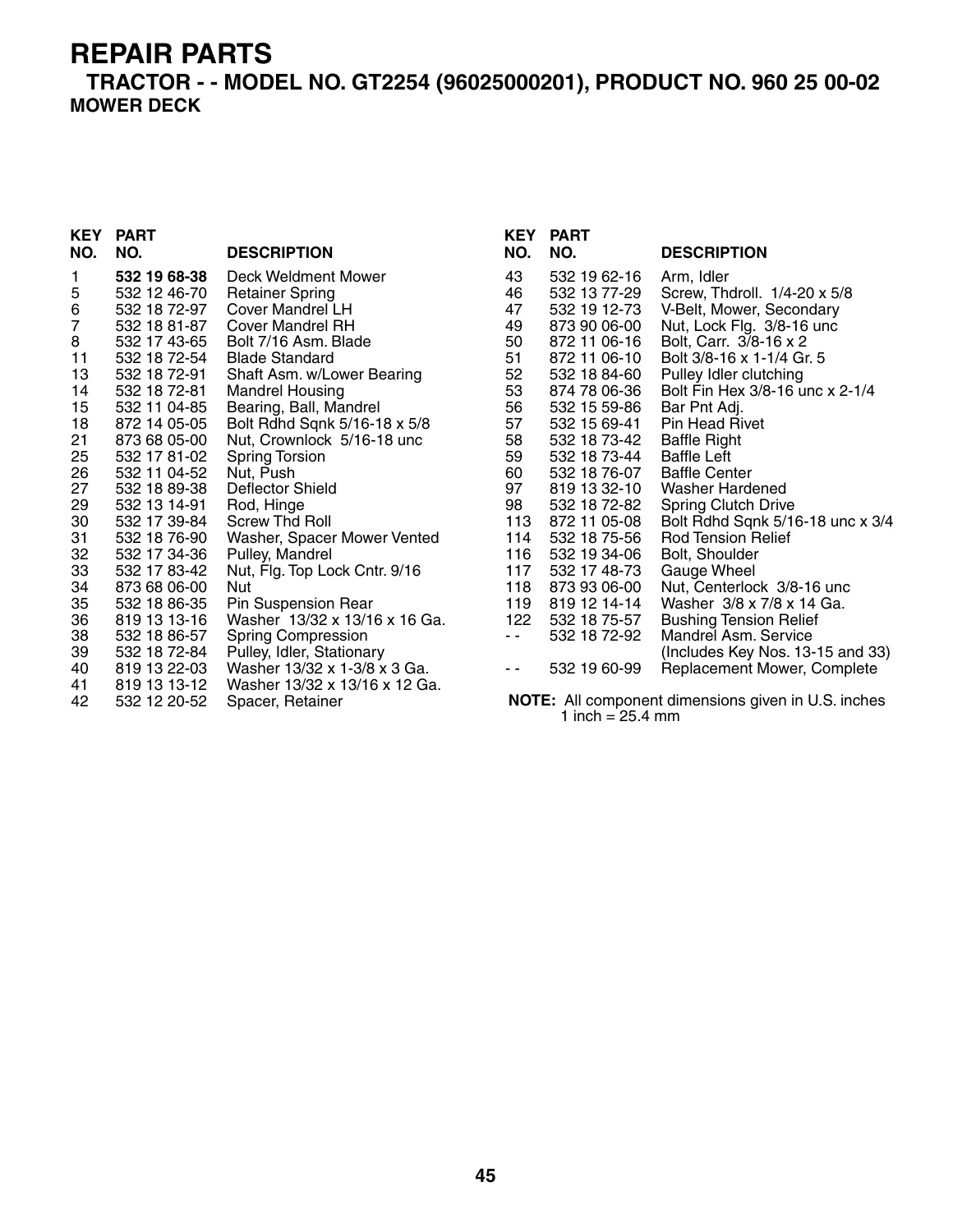**TRACTOR - - MODEL NO. GT2254 (96025000201) PRODUCT NO. 960 25 00-02 GEAR DRIVE TRANSAXLE**